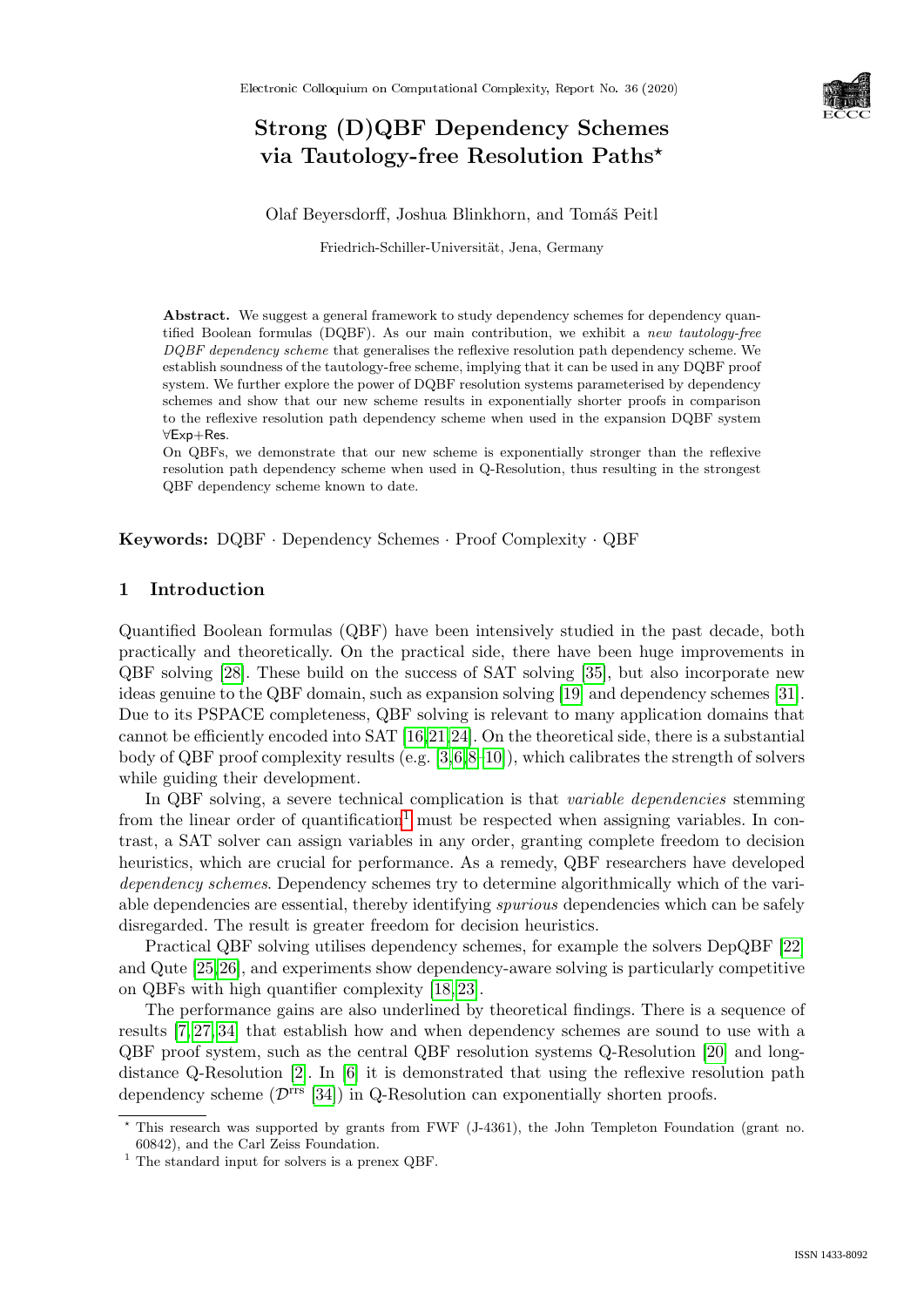While dependency schemes aim to algorithmically determine spurious dependencies, dependency quantified Boolean formulas (DQBF) allow to directly express variable dependencies by specifying, for each existential variable  $x$ , a *dependency set* of universal variables on which  $x$  depends. This is akin to the use of Henkin quantifiers in first-order logic [\[17\]](#page-13-0). Compared to QBFs, DQBFs boost reasoning power and enable further applications (cf. [\[32\]](#page--1-21) for an overview). The price of succinct encodings is an increase of the complexity of the satisfiability problem from PSPACE (for QBF) to NEXP (for DQBF) [\[1\]](#page-13-1).

It seems natural that there should be a relationship between dependency schemes and DQBF, and indeed the paper [\[7\]](#page-13-2) suggests that dependency schemes for QBF should be viewed as truth-preserving mappings from QBF to DQBF.

Now, is there even a need for dependency schemes for DQBF? The answer is yes: also for DQBFs it is possible that the dependency sets contain spurious dependencies, which can be safely eliminated [\[36\]](#page--1-22). Indeed, Wimmer et al. [\[36\]](#page--1-22) showed that several dependency schemes for  $QBF$ , including  $\mathcal{D}^{\text{rrs}}$ , can be lifted to DQBF. They also demonstrate that using dependency schemes for DQBF preprocessing can have a significant positive impact on solving time.

However, in contrast to QBF, there are currently no results on how DQBF dependency schemes can be incorporated into DQBF proof systems, and how this affects their prooftheoretic strength.

This paper contributes to the theory of DQBF dependency schemes on three main fronts.

A. A proof complexity framework for DQBF dependency schemes. We extend the interpretation of QBF dependency schemes proposed in [\[7\]](#page-13-2) to DQBF. The result is a framework in which a sound DQBF dependency scheme  $\mathcal D$  can be straightforwardly incorporated into an arbitrary DQBF proof system P, yielding the parametrised system  $P(\mathcal{D})$ . More precisely, in our framework a proof of  $\Phi$  in  $P(\mathcal{D})$  is simply a P proof of  $\mathcal{D}(\Phi)$ , where  $\mathcal D$  is a mapping between DQBFs.

A major benefit of this approach is that the rules of the proof system remain independent of the dependency scheme, which essentially plays the role of a preprocessor. Moreover, soundness of a dependency scheme is characterised by the natural property of full exhibition [\[4,](#page-13-3) [33\]](#page--1-23), independently of proofs. This is a welcome feature, since even *defining* sound parameterisations on the QBF fragment has been fairly non-trivial, e.g. for the long-distance Q-Resolution calculus [\[4,](#page-13-3) [27\]](#page--1-17).

We also extend the notion of *genuine* proof size lower bounds [\[12,](#page-13-4) [14\]](#page-13-5) to DQBF proof systems. Since DQBF encompasses QBF, proof systems are susceptible to lower bounds from QBF proof complexity. We define a precise condition by which hardness from the QBF fragment is factored out. As such, our framework fosters the first dedicated DQBF proof complexity results.

B. The tautology-free dependency scheme. We define and analyse a new DQBF dependency scheme called the *tautology-free dependency scheme* ( $\mathcal{D}^{tf}$ ). Our scheme builds on the reflexive resolution path dependency scheme  $(\mathcal{D}^{rrs})$  [\[34\]](#page--1-18), originally defined for QBFs, which prior to this paper was the strongest known DQBF scheme.  $\mathcal{D}^{\text{tf}}$  improves on  $\mathcal{D}^{\text{rrs}}$  by disallowing certain kinds of tautologies in resolution paths, thereby identifying further spurious dependencies.

We show that  $\mathcal{D}^{\text{tf}}$  is fully exhibited, and therefore sound, by reducing its full exhibition to that of  $\mathcal{D}^{\text{rrs}}$ . For this, we point out that the full exhibition of  $\mathcal{D}^{\text{rrs}}$  on DQBF is an immediate consequence of results of Wimmer et al. [\[36\]](#page--1-22).

C. Exponential separations of (D)QBF proof systems. To demonstrate the strength of our new scheme  $\mathcal{D}^{tf}$ , we show that it can exponentially shorten proofs in DQBF proof systems. As a case study, we consider the expansion calculus ∀Exp+Res. The choice of ∀Exp+Res is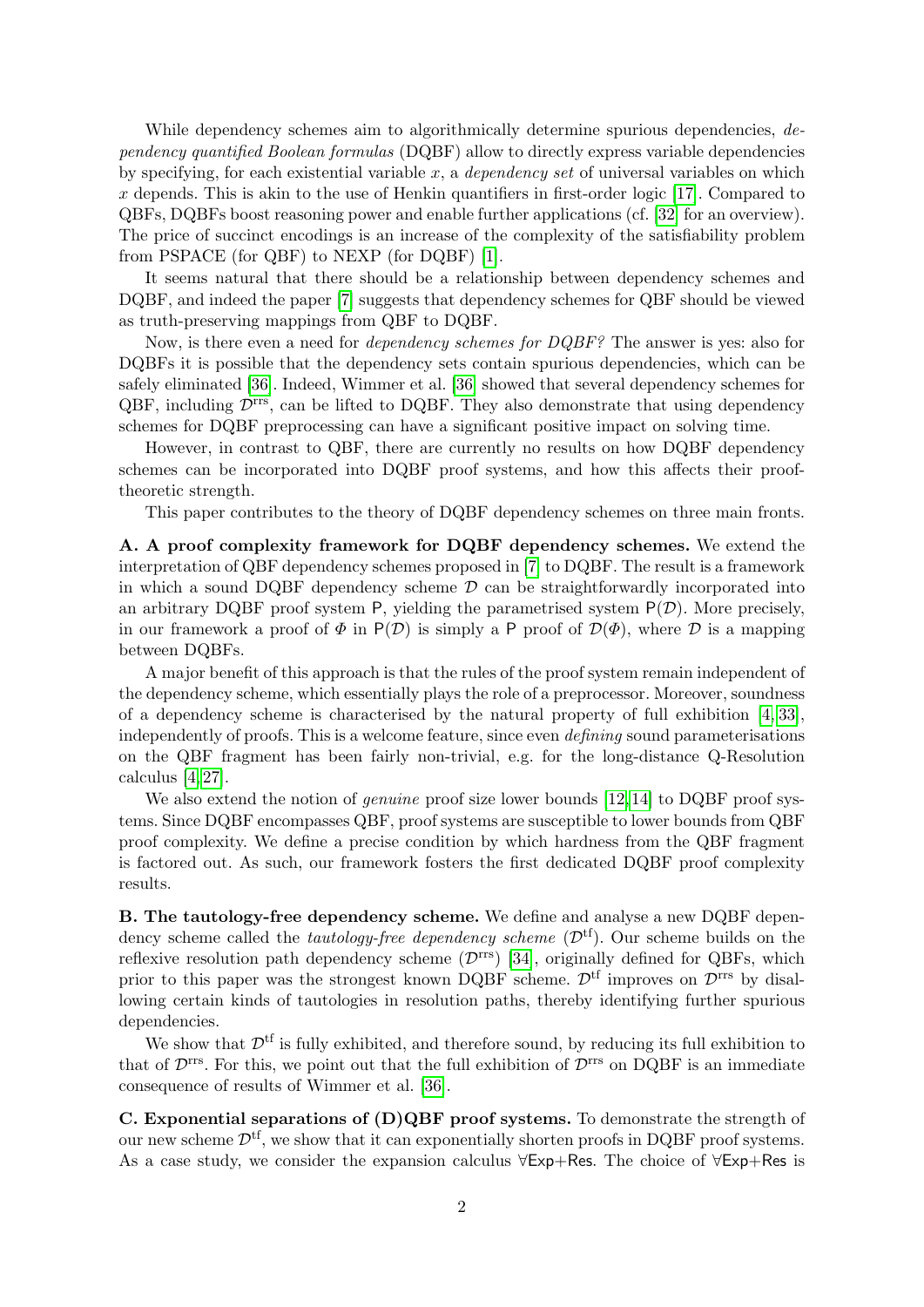motivated by two considerations: (1) it is a natural calculus, whose QBF fragment models expansion solving [\[19\]](#page-13-6), and (2) other standard QBF resolution systems such as Q-Resolution and long-distance Q-Resolution do not lift to DQBF [\[11\]](#page-13-7).

For ∀Exp+Res parameterised by dependency schemes we show that

<span id="page-2-0"></span>
$$
\forall \text{Exp+Res} < \forall \text{Exp+Res}(\mathcal{D}^{\text{rrs}}) < \forall \text{Exp+Res}(\mathcal{D}^{\text{tf}})
$$
 (1)

forms a hierarchy of DQBF proof systems of strictly increasing strength.

Since there exist no prior DQBF proof complexity results whatsoever, this entails proving exponential proof-size lower bounds in the first two systems. We obtain these by introducing two new DQBF versions of the equality formulas (originally QBFs [\[8,](#page-13-8) [13\]](#page-13-9)). Together with the corresponding upper bounds, this yields the separations in [\(1\)](#page-2-0). We highlight that these are genuine separations in the precise sense of our DQBF framework, whereby hardness due to the QBF fragment is factored out.

Finally, we show that our new dependency scheme  $\mathcal{D}^{tf}$  is also relevant for QBFs: we prove that Q-Resolution parameterised by  $\mathcal{D}^{tf}$  is exponentially stronger than Q-Resolution with  $\mathcal{D}^{rrs}$ . Thus  $\mathcal{D}^{\text{tf}}$  currently constitutes the strongest known dependency scheme for Q-Resolution.

Organisation. Section [2](#page-2-1) defines DQBF preliminaries. In Section [3](#page-3-0) we explain dependency schemes. Section [4](#page-4-0) details how to parameterise DQBF proof systems by dependency schemes. In Section [5](#page-6-0) we define our new scheme  $\mathcal{D}^{tf}$  and show its soundness. In Section [6](#page-7-0) we prove the proof complexity upper and lower bounds needed for the strict hierarchy in [\(1\)](#page-2-0). Section [7](#page-11-0) applies  $\mathcal{D}^{\text{tf}}$  to QBF and shows that it is stronger than  $\mathcal{D}^{\text{rrs}}$  when used with Q-Resolution.

### <span id="page-2-1"></span>2 Preliminaries

DQBF syntax. We assume familiarity with the syntax of propositional logic and the notion of Boolean formula (simply formula). A variable is an element z of the countable set V. A *literal* is a variable z or its negation  $\overline{z}$ . The negation of a literal a is denoted  $\overline{a}$ , where  $\overline{\overline{z}} := z$ for any variable z. A clause is a disjunction of literals. A conjunctive normal form formula (CNF) is a conjunction of clauses. The set of variables appearing in a formula  $\psi$  is denoted  $\text{vars}(\psi)$ . For ease, we often write clauses as sets of literals, and CNFs as sets of clauses. For any clause C and any set of variables Z, we define  $C|_Z := \{a \in C : \text{var}(a) \in Z\}.$ 

A dependency quantified Boolean formula (DQBF) is a sentence of the form  $\Psi := \Pi \cdot \psi$ , where  $\Pi := \forall u_1 \cdots \forall u_m \exists x_1 (S_{x_1}) \cdots \exists x_n (S_{x_n})$  is the *quantifier prefix* and  $\psi$  is a CNF called the *matrix*. In the quantifier prefix, each existential variable  $x_i$  is associated with a *dependency* set  $S_{x_i}$ , which is a subset of the universal variables  $\{u_1, \ldots, u_m\}$ . With vars $\forall(\Psi)$  and vars $\nexists(\Psi)$ we denote the universal and existential variable sets of  $\Psi$ , and with vars $(\Psi)$  their union. We deal only with *closed* DQBFs, in which vars $(\psi) \subseteq \text{vars}(\Psi)$ . We define a relation deps $(\Psi)$  on  $\text{vars}_{\forall}(\Psi) \times \text{vars}_{\exists}(\Psi)$ , where  $(u, x) \in \text{deps}(\Psi)$  if, and only if,  $u \in S_x$ .

The set of all DQBFs is denoted DQBF. A QBF is a DQBF whose dependency sets are linearly ordered with respect to set inclusion, i.e.  $S_{x_1} \subseteq \cdots \subseteq S_{x_n}$ . The prefix of a QBF can be written as a linear order in the conventional way. The set of all QBFs is denoted QBF.

**DQBF** semantics. An assignment  $\alpha$  to a set Z of Boolean variables is a function from Z into the set of *Boolean constants*  $\{0,1\}$ . The *domain restriction* of  $\alpha$  to a subset  $Z' \subseteq Z$  is written  $\alpha|_{Z'}$ . The set of all assignments to Z is denoted  $\langle Z \rangle$ . The *restriction* of a formula  $\psi$  by  $\alpha$ , denoted  $\psi[\alpha]$ , is the result of substituting each variable z in Z by  $\alpha(z)$ , followed by applying the standard simplifications for Boolean constants, i.e.  $\overline{0} \mapsto 1$ ,  $\overline{1} \mapsto 0$ ,  $\phi \vee 0 \mapsto \phi$ ,  $\phi \vee 1 \mapsto 1$ ,  $\phi \wedge 1 \mapsto \phi$ , and  $\phi \wedge 0 \mapsto 0$ . We say that  $\alpha$  satisfies  $\psi$  when  $\psi[\alpha] = 1$ , and falsifies  $\psi$  when  $\psi[\alpha] = 0$ .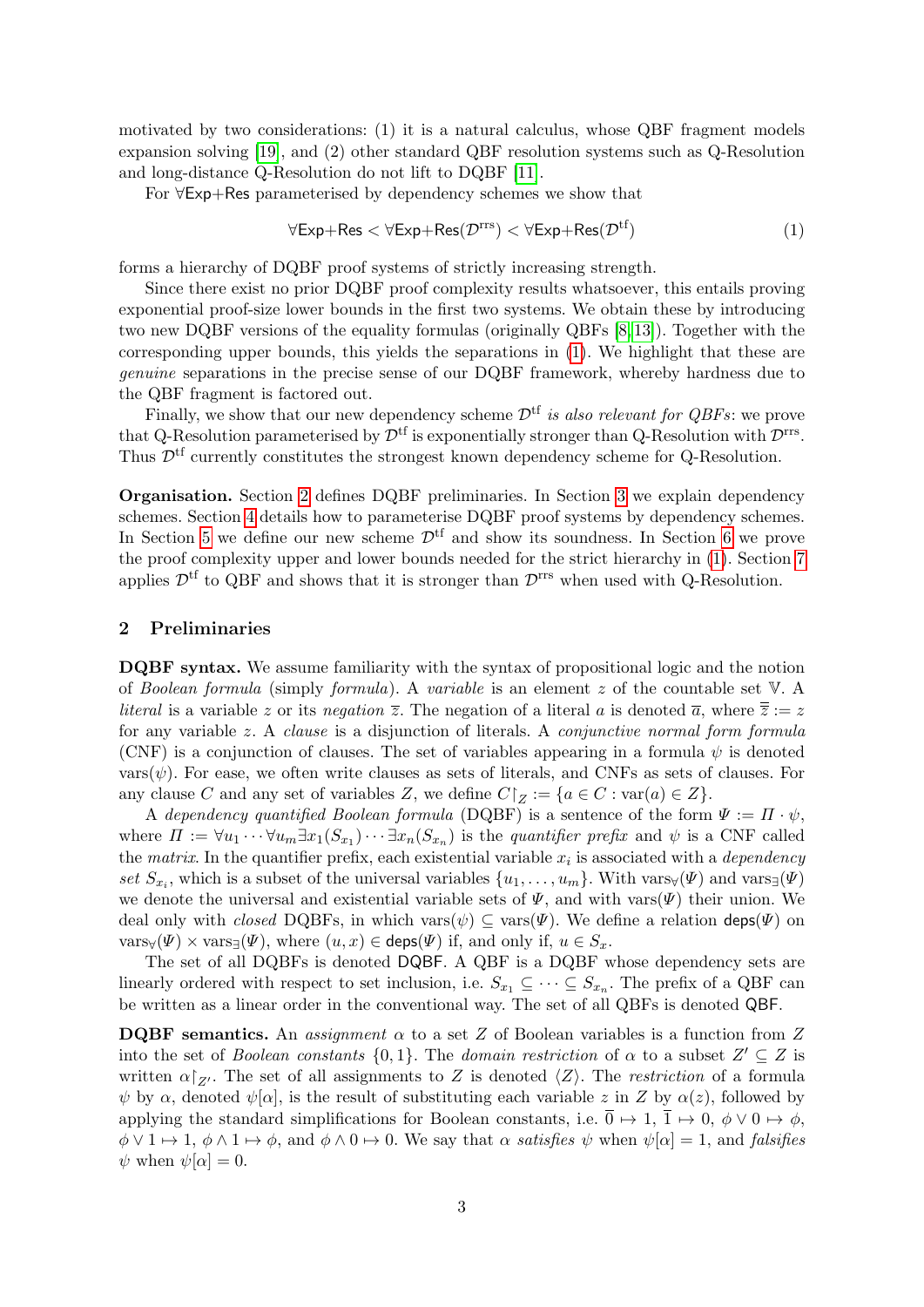A model for a DQBF  $\Psi := \Pi \cdot \psi$  is a set of functions  $f := \{f_x : x \in \text{vars}_{\exists}(\Psi)\}\text{, } f_x$ :  $\langle S_x \rangle \to \langle \{x\} \rangle$ , for which, for each  $\alpha \in \langle \text{vars}_{\forall}(\Psi) \rangle$ , the combined assignment  $\alpha \cup \{f_x(\alpha|_{S_x})\}$ :  $x \in \text{vars}_{\exists}(\Psi)$  satisfies  $\psi$ . A DQBF is called true when it has a model, otherwise it is called *false*. When two DQBFs share the same truth value, we write  $\Psi \stackrel{\text{tr}}{=} \Psi'$ .

DQBF expansion. Universal expansion is a syntactic transformation that removes a universal variable from a DQBF. Let  $\Psi$  be a DQBF, let u be a universal, and let  $y_1, \ldots, y_k$  be the existentials for which  $u \in S_{y_i}$ . The *expansion* of  $\Psi$  by u is obtained by creating two 'copies' of  $\Psi$ . In the first copy, u is assigned 0 and each  $y_i$  is renamed  $y_i^{\overline{u}}$ . In the second copy, u is assigned 1 and each  $y_i$  is renamed  $y_i^u$ . The two copies are then combined, and u is removed completely from the prefix. Formally,  $exp(\Psi, u) := \Pi' \cdot \psi'$ , where  $\Pi'$  is obtained from  $\Pi$  by removing  $\forall u$  and replacing each  $\exists y_i(S_{y_i})$  with  $\exists y_i^{\overline{u}}(S_{y_i} \setminus \{u\}) \exists y_i^u(S_{y_i} \setminus \{u\})$ , and

$$
\psi' := \psi[u \mapsto 0, y_1 \mapsto y_1^{\overline{u}}, \dots, y_k \mapsto y_k^{\overline{u}}] \wedge \psi[u \mapsto 1, y_1 \mapsto y_1^u, \dots, y_k \mapsto y_k^u].
$$

Universal expansion is known to preserve the truth value, i.e.  $\Psi \equiv \exp(\Psi, u)$ . Expansion by a set of universal variables U is defined as the successive expansion by each  $u \in U$  (the order is irrelevant), and is denoted  $exp(\Psi, U)$ . Expansion by the whole set vars $\forall(\Psi)$  is denoted  $\exp(\Psi)$ , and referred to as the *total expansion* of  $\Psi$ . The superscripts in the renamed existential variables are known as annotations. Annotations grow during successive expansions. In the total expansion, each variable is annotated with a total assignment to its dependency set.

#### <span id="page-3-0"></span>3 DQBF Dependency Schemes and Full Exhibition

In this section, we lift the 'DQBF-centric' interpretation of QBF dependency schemes [\[7\]](#page-13-2) to the DQBF domain, and recall the definition of full exhibition.

How should we interpret variable dependence? Dependency schemes [\[31\]](#page--1-3) were originally introduced to identify so-called spurious dependencies: sometimes the order of quantification implies that z depends on  $z'$ , but forcing z to be independent preserves the truth value. Technically, a dependency scheme  $D$  was defined to map a QBF  $\Phi$  to a set of pairs  $(z', z) \in$  $vars(\Phi) \times vars(\Phi)$ , describing an overapproximation of the dependency structure:  $(z', z) \in \mathcal{D}(\Phi)$ means that the dependence of z on z' should not be ignored, whereas  $(z', z) \notin \mathcal{D}(\Phi)$  means that it can be. The definition was tailored to QBF solving, in which variable dependencies for both true and false formulas come into play.

The DQBF-centric interpretation [\[7\]](#page-13-2) followed somewhat later. There, the goal was a dependency scheme framework tailored to refutational QBF proof systems. Refutational systems work only with false formulas, and this allows a broad refinement: the dependence of universals on existentials can be ignored. As such, it makes sense to consider merely the effect of deleting some universal variables from the existential dependency sets. Thus, a dependency scheme becomes a mapping from QBF into DQBF.

Likewise, in this work we seek a framework tailored towards refutational proof systems. Hence we advocate the same approach for the *whole domain* DQBF. A DQBF dependency scheme will be viewed as a mapping to and from DQBF, in which the dependency sets may shrink. The notion of shrinking dependency sets is captured by the relation following.

**Definition 1.** We define the relation  $\leq$  on DQBF  $\times$  DQBF as follows:  $\Pi' \cdot \phi \leq \Pi \cdot \psi$  if, and only if,  $\phi = \psi$ , vars<sub>∃</sub>( $\Psi'$ ) = vars<sub>∃</sub>( $\Psi$ ), and the dependency set of each existential in  $\Pi'$  is a subset of that of  $\Pi$ .

<span id="page-3-1"></span>In this paper, we only consider poly-time computable dependency schemes.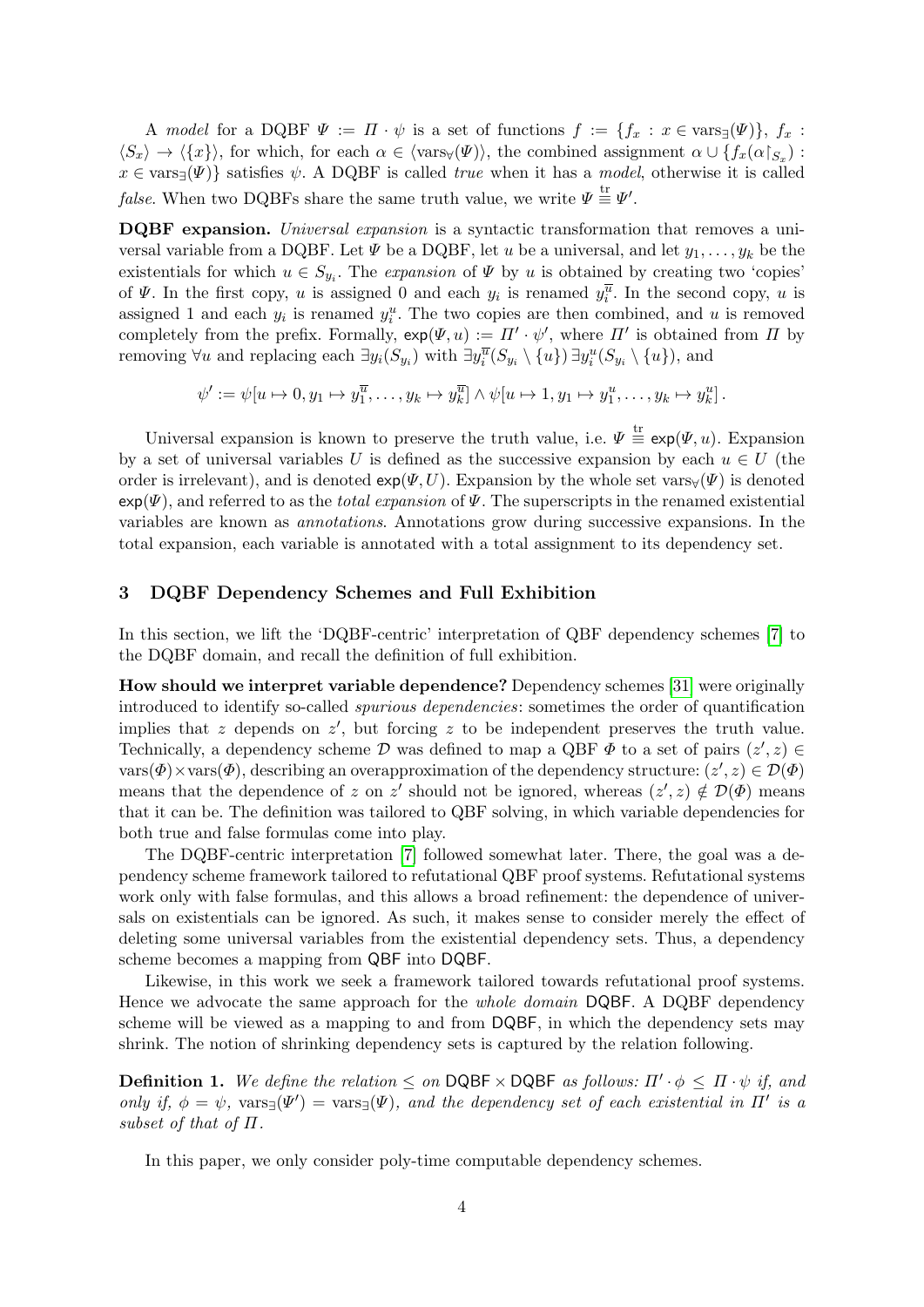Definition 2 (dependency scheme). A dependency scheme is a polynomial-time computable function  $\mathcal{D}: \mathsf{DQBF} \to \mathsf{DQBF}$  for which  $\mathcal{D}(\Psi) \leq \Psi$  for all  $\Psi$ .

Under this definition, a *spurious dependency according to*  $D$  is a pair  $(u, x)$  such that u is in the dependency set for x in  $\Psi$ , but not in  $\mathcal{D}(\Psi)$ . A natural property of dependency schemes, identified in [\[36\]](#page--1-22), is *monotonicity*.<sup>[2](#page-4-1)</sup>

**Definition 3 (monotone (adapted from [\[36\]](#page--1-22))).** We call a dependency scheme  $D$  monotone when  $\Psi' \leq \Psi$  implies  $\mathcal{D}(\Psi') \leq \mathcal{D}(\Psi)$ , for all  $\Psi$  and  $\Psi'$ .

A fundamental concept in the DQBF-centric framework, which has strong connections to soundness in related proof systems  $[6]$ , is *full exhibition*. First used by Slivovsky [\[33\]](#page--1-23), the name was coined later in [\[4\]](#page-13-3), describing the fact that there should be a model which 'fully exhibits' all spurious dependencies. 'Full exhibition' is synonymous with 'truth-value preserving'.

**Definition 4 (full exhibition [\[4,](#page-13-3) [33\]](#page--1-23)).** A dependency scheme  $\mathcal{D}$  is called fully exhibited when  $\Psi \stackrel{tr}{=} \mathcal{D}(\Psi)$ , for all  $\Psi$ .

### <span id="page-4-0"></span>4 Parametrising DQBF Calculi by Dependency Schemes

In this section we show how to incorporate dependency schemes into DQBF proof systems. In the spirit of so-called 'genuine' lower bounds [\[12\]](#page-13-4), we also introduce a notion of genuine DQBF hardness.

Refutational DQBF proof systems. We first define what we mean by a DQBF proof system. With FDQBF we denote the set of false DQBFs. We consider only refutational proof systems, which try to show that a given formula is false. Hence, 'proof' and 'refutation' can be considered synonymous.

Following [\[15\]](#page-13-11), a DQBF proof system over an alphabet  $\Sigma$  is a polynomial-time computable onto function  $P: \Sigma^* \to \mathsf{FDQBF}$ . In practice, we do not always want to define a proof system explicitly as a function on a domain of strings. Instead, we define what constitutes a refutation in the proof system P, and then show: (1) Soundness: if  $\Psi$  has a refutation, it is false (the codomain of P is FDQBF); (2) Correctness: every false DQBF has a refutation (P is onto); (3) Checkability: refutations can be checked efficiently (P is polynomial-time computable).

To date, at least three DQBF proof systems have been proposed: the fundamental expansionbased system ∀Exp+Res [\[7\]](#page-13-2), the more sophisticated expansion system IR-calc [\[7\]](#page-13-2), and the system Fork Resolution [\[29\]](#page--1-24) which is based on the concept of information forks.

Incorporating dependency schemes. A dependency scheme, interpreted as a DQBF mapping as in Definition [2,](#page-3-1) can be combined with an arbitrary proof system in a straightforward manner.

**Definition 5**  $(P(D))$ . Let P be a DQBF proof system and let D be a dependency scheme. A  $P(D)$  refutation of a DQBF  $\Psi$  is a P refutation of  $D(\Psi)$ .

The proof system  $P(\mathcal{D})$  essentially utilises the dependency scheme as a preprocessing step, mapping its input  $\Psi$  to the image  $\mathcal{D}(\Psi)$  before proceeding with the refutation. In this way, the application of the dependency scheme  $\mathcal D$  is separated from the rules of the proof system P, and consequently the definition of P need not be explicitly modified to incorporate  $\mathcal{D}$  (cf. [\[4,](#page-13-3) [34\]](#page--1-18)).

Of course, we must ensure that our preprocessing step is correct; we do not want to map a true formula to a false one, which would result in an unsound proof system. Now it becomes clear why full exhibition is central for soundness.

<span id="page-4-2"></span><span id="page-4-1"></span> $2 \text{ A different notion of monotonicity for dependency schemes is defined in [27].}$  $2 \text{ A different notion of monotonicity for dependency schemes is defined in [27].}$  $2 \text{ A different notion of monotonicity for dependency schemes is defined in [27].}$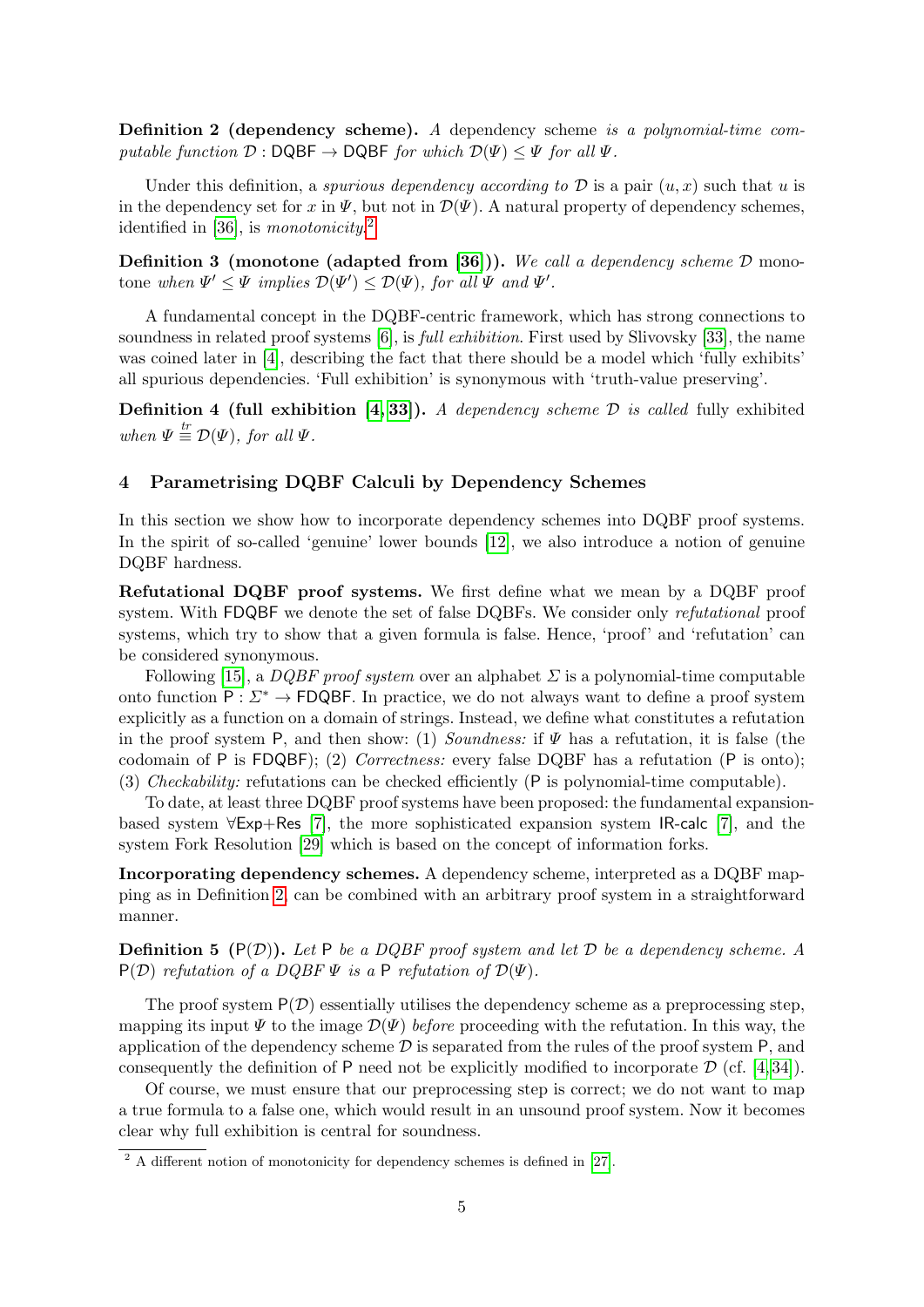**Proposition 6.** Given a DQBF proof system P and a dependency scheme  $D$ ,  $P(D)$  is sound if, and only if, D is fully exhibited.

*Proof.* Suppose that D is fully exhibited. Let  $\pi$  be a P(D) refutation of a DQBF  $\Psi$ . Then  $\pi$ is a P refutation of  $\mathcal{D}(\Psi)$ , which is false by the soundness of P. Hence  $\Psi$  is false by the full exhibition of  $D$ , so  $P(D)$  is sound.

Suppose now that  $\mathcal D$  is not fully exhibited. Since  $\mathcal D$  preserves falsity by definition, there must exist a true DQBF  $\Psi$  for which  $\mathcal{D}(\Psi)$  is false. Then there exists a P refutation of  $\mathcal{D}(\Psi)$ by the completeness of P, so  $P(\mathcal{D})$  is not sound.

Note that completeness and checkability of P are preserved trivially by any dependency scheme, so we can even say that  $P(D)$  is a DQBF proof system if, and only if, D is fully exhibited. Thus full exhibition characterises exactly the dependency schemes whose incorporation preserves the proof system.

Simulations, separations and genuine lower bounds. Of course, the rationale for utilising a dependency scheme as a preprocessor lies in the potential for shorter refutations. We first recall the notion of  $p$ -simulation from [\[15\]](#page-13-11). Let  $P$  and  $Q$  be DQBF proof systems. We say that P p-simulates Q (written  $Q \leq_p P$ ) when there exists a polynomial-time computable function from Q refutations to P refutations that preserves the refuted formula.

Since a p-simulation is computed in polynomial time, the translation from Q into P incurs at most a polynomial size blow-up. As such, the conventional approach to proving the nonexistence of a p-simulation is to exhibit a family of formulas  $\{\Psi_n\}_{n\in\mathbb{N}}$  that has polynomial-size refutations in Q, while requiring super-polynomial size in P.

Now, it is of course possible that the hard formulas  $\{\Psi_n\}_{n\in\mathbb{N}}$  are QBFs. While this suffices to show that  $Q \nleq_p P$ , it is not what we want from a study of DQBF proof complexity; it is rather a statement about the QBF fragments of the systems P and Q. In reality the situation is even more complex. The lower bound may stem from QBF proof complexity even when  $\{\Psi_n\}_{n\in\mathbb{N}}$  are not QBFs. More precisely, there may exist an 'embedded' QBF family  ${\{\Phi_n\}}_{n\in\mathbb{N}}$  which is already hard for P, where 'embedded' means  $\Phi_n \leq \Psi_n$ . Under the reasonable assumption that decreasing dependency sets cannot increase proof size,<sup>[3](#page-5-0)</sup> any DQBF family in which  $\{\Phi_n\}_{n\in\mathbb{N}}$  is embedded will be hard for P.

For that reason, we introduce a notion of *genuine* DQBF hardness that dismisses all embedded QBF lower bounds.

<span id="page-5-1"></span>**Definition 7.** Let P and Q be DQBF proof systems. We write  $Q \nleq^*_{p} P$  when there exists a  $DQBF$  family  $\{\Psi_n\}_{n\in\mathbb{N}}$  such that:

- (a)  $\{\Psi_n\}_{n\in\mathbb{N}}$  has polynomial-size Q refutations;
- (b)  $\{\Psi_n\}_{n\in\mathbb{N}}$  requires superpolynomial-size P refutations;
- (c) every QBF family  $\{\Phi_n\}_{n\in\mathbb{N}}$  with  $\Phi_n \leq \Psi_n$  has polynomial-size P refutations.

We write  $P \leq^*_{p} Q$  when both  $P \leq^*_{p} Q$  and  $Q \nleq^*_{p} P$  hold.

Hence,  $P \leq^*_{p} Q$  means that Q simulates P, but P does not simulate Q, and the hardness result for P is a genuine DQBF lower bound. Prior to this paper, there were no such hardness results in the DQBF literature.

<span id="page-5-0"></span><sup>&</sup>lt;sup>3</sup> This holds for all known DQBF proof systems.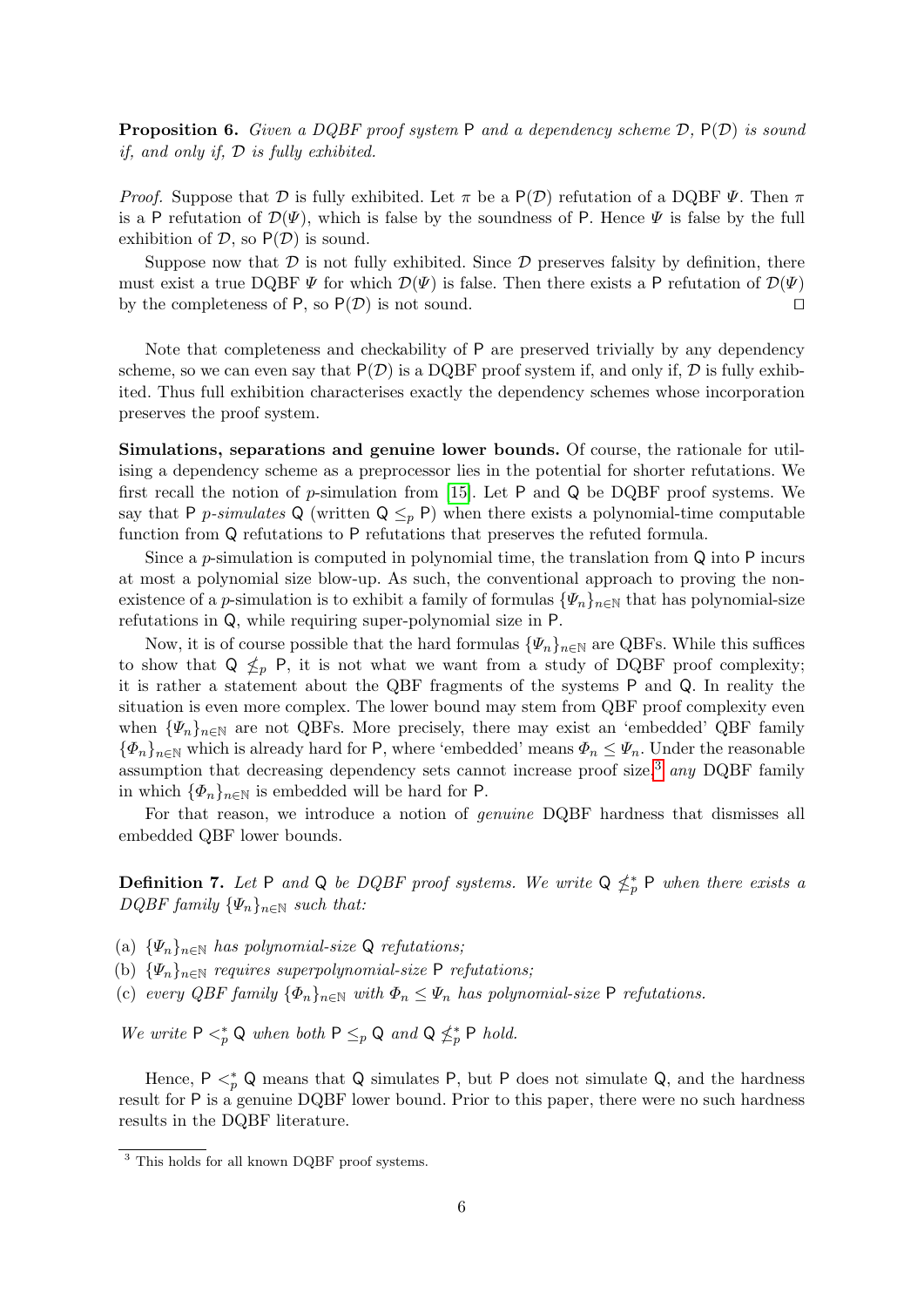#### <span id="page-6-0"></span>5 The Tautology-free Dependency Scheme

In this section we define the *tautology-free dependency scheme*  $\mathcal{D}^{tf}$  and show that it is fully exhibited.

For any DQBF  $\Psi$ , we denote by  $I_{\exists}(\Psi)$  the set of independent existential variables, i.e.  $I_{\exists}(\Psi) := \{x \in \text{vars}_{\exists}(\Psi) : S_x = \emptyset\}$  is the set of existentials whose dependency sets are empty.

<span id="page-6-1"></span>**Definition 8** ( $\mathcal{D}^{\text{rrs}}$  [\[34\]](#page--1-18) and  $\mathcal{D}^{\text{tf}}$ ). The reflexive resolution path dependency scheme ( $\mathcal{D}^{\text{rrs}}$ ) is defined as the mapping  $\Psi \mapsto \Psi'$ , where

$$
\Psi := \forall u_1 \cdots \forall u_m \exists x_1 (S_{x_1}) \cdots \exists x_n (S_{x_n}) \cdot \psi,
$$
  

$$
\Psi' := \forall u_1 \cdots \forall u_m \exists x_1 (S'_{x_1}) \cdots \exists x_n (S'_{x_n}) \cdot \psi,
$$

and  $S_i'$  is the set of universal variables  $u \in S_i$  for which there exists a sequence  $C_1, \ldots, C_k$  of clauses in  $\psi$  and a sequence  $p_1, \ldots, p_{k-1}$  of existential literals satisfying the following conditions:

(a)  $u \in C_1$  and  $\overline{u} \in C_k$ ;

- (b) for some  $j \in [k-1], x_i = \text{var}(p_i);$
- (c) for each  $j \in [k-1]$ ,  $p_j \in C_j$ ,  $\overline{p}_j \in C_{j+1}$ , and  $u \in S_{var(p_i)}$ ;
- (d) for each  $j \in [k-2]$ ,  $var(p_i) \neq var(p_{i+1})$ .

The tautology-free dependency scheme  $(\mathcal{D}^{tf})$  adds to  $\mathcal{D}^{rrs}$  the condition

(e) for each  $j \in [k-1]$ ,  $(C_j \cup C_{j+1})|_{I_{\exists}(\Psi)}$  is non-tautological.

Let us give an example, illustrating that  $\mathcal{D}^{\text{tf}}$  is stronger than  $\mathcal{D}^{\text{rrs}}$ .

<span id="page-6-2"></span>Example 9. Consider the DQBF  $\Psi = \exists x \forall u \exists z \cdot C_1 \wedge C_2$ , where  $C_1 = x \vee u \vee z$  and  $C_2 = \overline{x} \vee \overline{u} \vee \overline{z}$ . The sequence of clauses  $C_1, C_2$  and the sequence consisting of the single literal  $p_1 = z$  show that  $(u, z) \in \text{deps}(\mathcal{D}^{rrs}(\Psi))$ . However, the same sequence of clauses violates condition (e) of Definition [8](#page-6-1) because  $(C_1 \cup C_2)$ <sub> $I_{\exists}(\Psi)$ </sub> is a tautology on  $x \in I_{\exists}(\Psi)$ . Since the reverse sequence has the same tautology and there are no other sequences to consider, we conclude that  $(u, z) \notin$  $\mathsf{deps}(\mathcal{D}^{\mathrm{tf}}(\Psi)).$ 

**Proposition 10.**  $\mathcal{D}^{\text{tf}}$  is a monotone dependency scheme.

*Proof.* It is easy to see that  $\mathcal{D}^{tf}(\Psi) \leq \Psi$  for each  $\Psi$ . It remains to verify polynomial-time computability and monotonicity.

Polynomial-time computability. As there are polynomially many pairs, it suffices to show that whether  $(u, x)$  is in deps( $\Psi$ ) can be decided in polynomial time for each pair  $(u, x)$ . Consider the directed graph  $G^u_{\Psi} = (V_{\Psi}, E^u_{\Psi})$  with the vertex set  $V_{\Psi} = \{(C, a) : C \in \Psi, a \in$ C} and with an edge from  $(C, a)$  to  $(D, e)$  if  $\overline{e} \in C$ ,  $u \in S_{var(e)}$ ,  $var(a) \neq var(e)$ , and  $(C \cup D)|_{I_{\exists}(\Psi)}$  is non-tautological.

We claim that  $(u, x) \in \text{deps}(\Psi)$  if, and only if, there is a literal a,  $var(a) = x$ , and clauses  $C, C', C''$  such that  $\overline{u} \in C'', (C', a)$  is reachable from  $(C, u)$  and  $(C'', e)$  is reachable from  $(C', a)$  for some e. Indeed, it is easy to verify that the concatenation of a pair of such paths directly translates to the required sequences from Definition [8,](#page-6-1) and vice versa. Clearly,  $G^u_\Psi$ can be constructed in polynomial time, hence we can test all candidates  $(C, u)$ , compute all middle points  $(C', a)$  reachable from them, and check whether some  $(C'', e)$  is reachable from any of them, all in polynomial time.

Monotonicity. Let  $\Psi, \Psi'$  be DQBFs with  $\Psi' \leq \Psi$ , let  $(u, x) \in \text{deps}(\mathcal{D}^{tf}(\Psi'))$ . We show that  $(u, x) \in \text{deps}(\mathcal{D}^{\text{tf}}(\Psi))$ . It follows that  $\mathcal{D}^{\text{tf}}(\Psi') \leq \mathcal{D}^{\text{tf}}(\Psi)$ .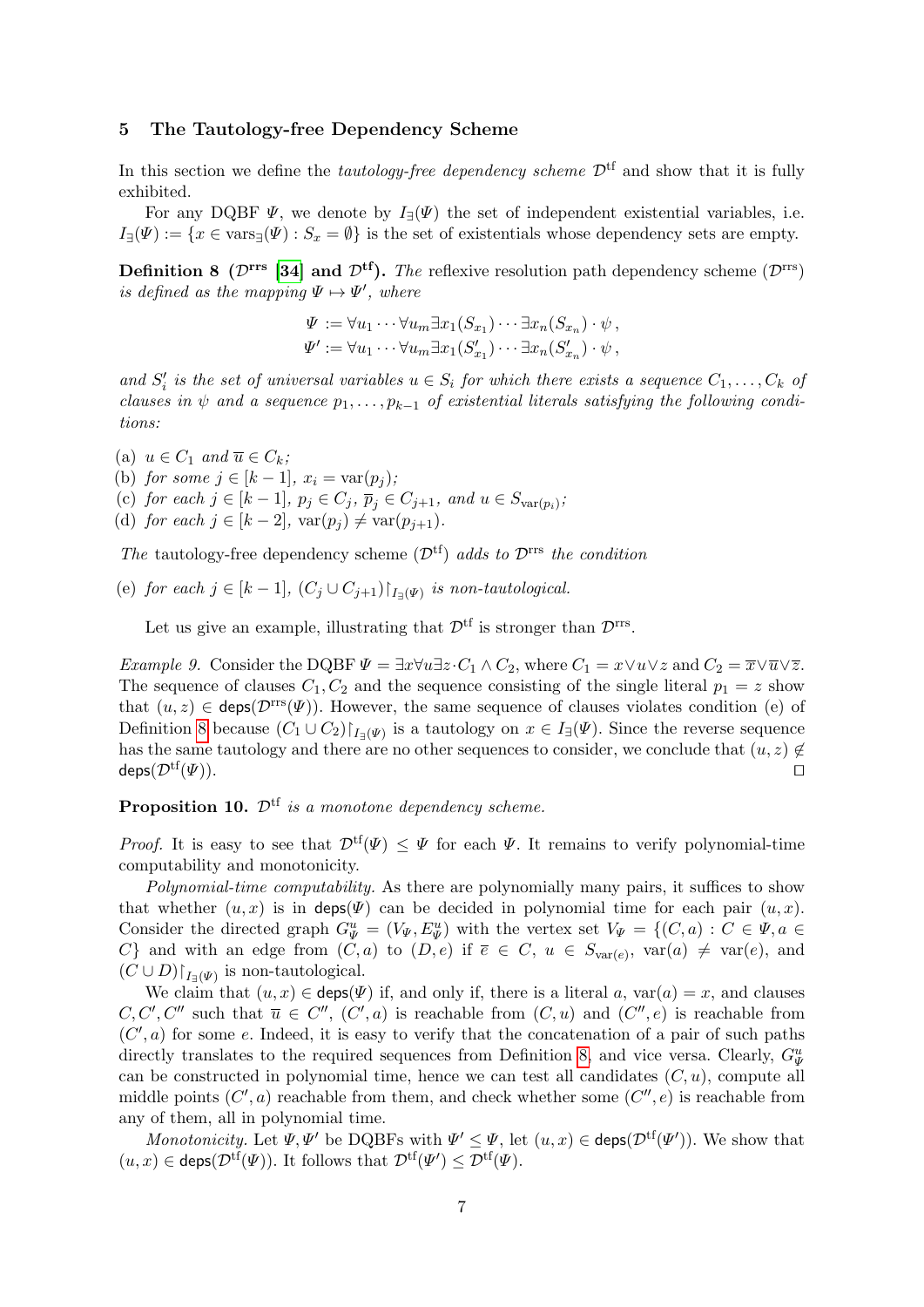There exists a sequence of clauses  $C_1, \ldots, C_k$  and a sequence of literals  $p_1, \ldots, p_{k-1}$  satis-fying conditions (a) to (e) in Definition [8](#page-6-1) with respect to  $(u, x) \in \text{deps}(\Psi')$ . We show that the same sequences satisfy conditions (a) to (e) with respect to  $(u, x) \in \text{deps}(\Psi)$ , which implies  $(u, x) \in \text{deps}(\mathcal{D}^{\text{tf}}(\Psi)).$ 

Conditions (a), (b) and (d) are satisfied trivially. Since  $\Psi' \leq \Psi$ , each dependency set  $S_{\text{var}(p_i)}$  in  $\Psi$  is a superset of the corresponding dependency set  $S'_{\text{var}(p_i)}$  in  $\Psi'$ , so condition (c) is satisfied. Condition (e) is satisfied since the set of independent variables  $I_{\exists}(\Psi)$  is a subset of  $I_{\exists}(\Psi')$ ).  $\Box$ 

Wimmer et al. [\[36\]](#page--1-22) essentially showed that  $\mathcal{D}^{\text{rrs}}$  is fully exhibited, even though they did not use that term. Theorems 3 and 4 in [\[36\]](#page--1-22) together imply that all spurious dependencies can be removed one by one in any order without changing the truth value (as is remarked at the start of Section 3.1 in that paper).

## Theorem 11 (Wimmer et al. [\[36\]](#page--1-22)).  $\mathcal{D}^{rrs}$  is fully exhibited.

We show full exhibition of  $\mathcal{D}^{\text{tf}}$  by reduction to full exhibition of  $\mathcal{D}^{\text{rrs}}$ .

## <span id="page-7-2"></span>**Theorem 12.**  $\mathcal{D}^{tf}$  is fully exhibited.

*Proof.* Since  $\mathcal{D}^{tf}(\Psi) \leq \Psi$ , we only need to show that if  $\Psi$  is true, then  $\mathcal{D}^{tf}(\Psi)$  is true. Assume  $\Psi$  is true; then there is an assignment  $\sigma \in \langle I_{\exists}(\Psi) \rangle$  such that  $\Psi[\sigma]$  is true. We claim that  $(u, x) \in \text{deps}(\mathcal{D}^{\text{rrs}}(\Psi[\sigma]))$  implies  $(u, x) \in \text{deps}(\mathcal{D}^{\text{tf}}(\Psi))$ . Consider sequences  $C_1, \ldots, C_k$  and  $p_1,\ldots,p_{k-1}$  witnessing  $(u,x) \in \text{deps}(\mathcal{D}^{\text{rrs}}(\Psi[\sigma]))$ . For each  $C_i$  there is  $C'_i \in \Psi$ , such that  $C_i = C_i'[\sigma]$ , i.e.  $C_i' \subseteq C_i \cup \overline{\sigma}$ , where  $\overline{\sigma}$  is the largest clause falsified by  $\sigma$ . It is readily verified that the sequences  $C'_1, \ldots, C'_k$  and  $p_1, \ldots, p_{k-1}$  witness  $(u, x) \in \text{deps}(\mathcal{D}^{\text{tf}}(\Psi))$ . In particular, no tautologies can appear among  $(C_i' \cup C_{i+1}')|_{I_{\exists}(\Psi)}$ , because all  $C_i'$  agree with  $\overline{\sigma}$  on the variables of  $I_{\exists}(\Psi)$ . Hence, we get  $\mathcal{D}^{\text{rrs}}(\Psi[\sigma]) \leq \mathcal{D}^{\text{tf}}(\Psi)[\sigma]$ . By full exhibition of  $\mathcal{D}^{\text{rrs}}$ , we have that  $\mathcal{D}^{rrs}(\Psi[\sigma])$  is true, which means  $\mathcal{D}^{tf}(\Psi)[\sigma]$  is true, and hence  $\mathcal{D}^{tf}(\Psi)$  is true.

Example 13. Consider  $\Psi$  from Example [9.](#page-6-2) It is easy to see that  $\Psi$  is true. As shown in Exam-ple [9,](#page-6-2)  $\mathcal{D}^{tf}(\Psi) = \exists x \exists z \forall u \cdot (x \vee z \vee u) \wedge (\overline{x} \vee \overline{z} \vee \overline{u})$ . We can see that the assignment  $x \mapsto 1, z \mapsto 0$ is a model of  $\mathcal{D}^{tf}(\Psi)$ , which is therefore true, in line with full exhibition of  $\mathcal{D}^{tf}$ .  $\blacksquare$ .

### <span id="page-7-0"></span>6 Proof Complexity of  $\forall \textsf{Exp} + \textsf{Res}(\mathcal{D})$

Among the first DQBF proof systems to be introduced, the expansion based system ∀Exp+Res [\[7,](#page-13-2) [19\]](#page-13-6) is arguably the most natural. In this section we investigate its proof complexity under parametrisation by dependency schemes; that is, we investigate the proof complexity of  $P(\mathcal{D})$ where P is ∀Exp+Res. Our main result is the following theorem.

## <span id="page-7-1"></span>Theorem 14.  $\forall$ Exp+Res  $\lt^*_p \forall$ Exp+Res $(\mathcal{D}^{rrs}) \lt^*_p \forall$ Exp+Res $(\mathcal{D}^{tf})$ .

The simulations present in Theorem [14](#page-7-1) follow from two observations, namely (1)  $\mathcal{D}^{tf}(\Psi)$  <  $\mathcal{D}^{rrs}(\Psi)$  (by definition), and (2)  $\Psi' \leq \Psi$  guarantees that  $\forall \textsf{Exp+Res}$  refutations of  $\Psi'$  are no larger than those of  $\Psi$ . Indeed, given a refutation of  $\Psi$ , restricting the annotations to the dependency sets of  $\Psi'$  produces a refutation of  $\Psi'$  of the same size. We refer to this property as the monotonicity of ∀Exp+Res.

The challenge is to show the genuine separations (Theorems [20](#page-9-0) and [26\)](#page-11-1). We note that the QBF analogue of the first separation is known [\[6\]](#page-13-10). The question (and indeed the notion) of a genuine separation was not previously considered.

The DQBF proof system ∀Exp+Res. We recall the propositional Resolution proof system [\[30\]](#page--1-25). A Resolution refutation of a CNF  $\psi$  is a sequence  $C_1, \ldots, C_k$  of clauses where  $C_k$  is empty and each  $C_i$  is derived by one of the following rules: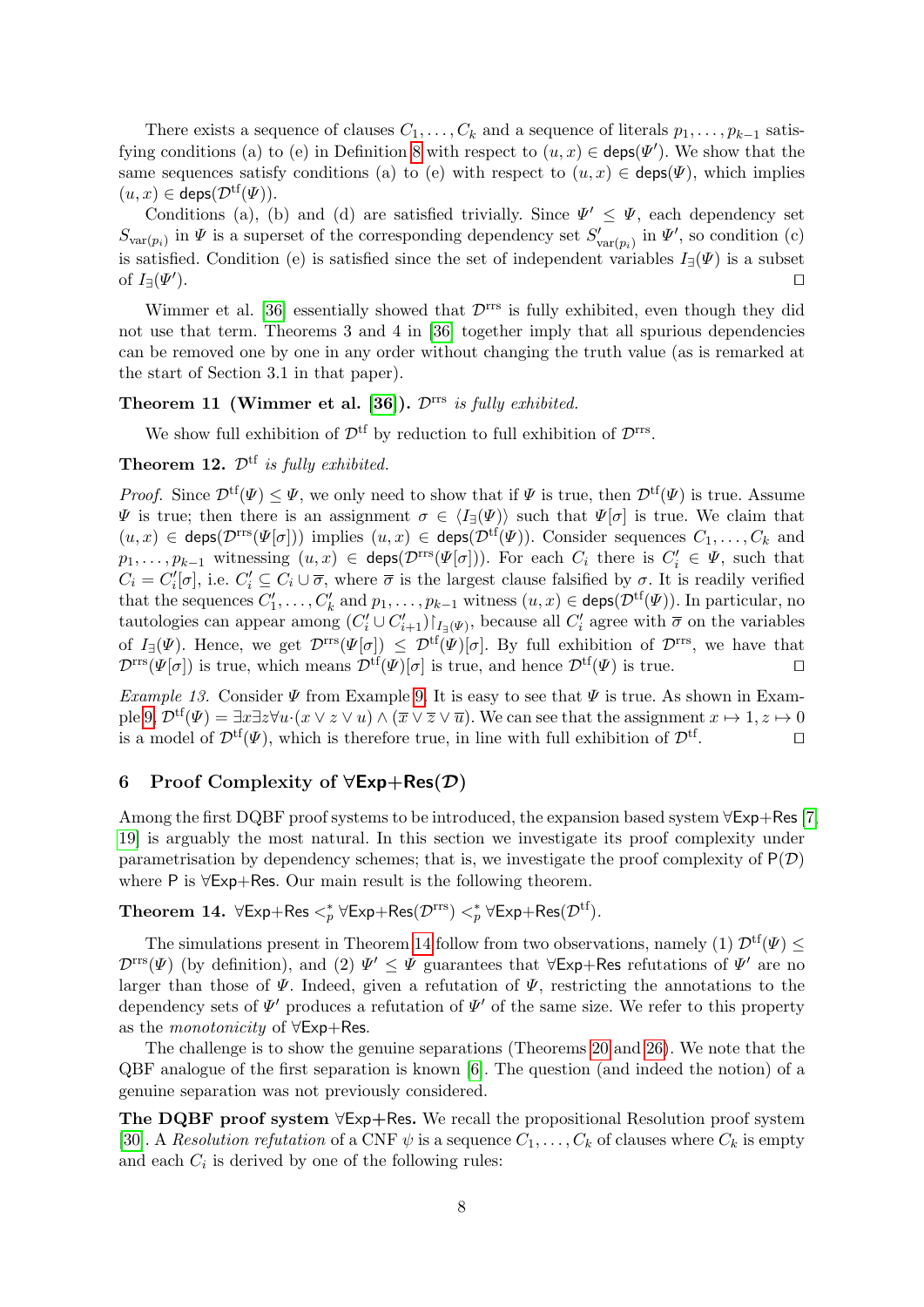- **A** *Axiom:*  $C_i$  is a clause in  $\psi$ ;
- **R** Resolution:  $C_i = A \vee B$ , where  $C_r = A \vee x$  and  $C_s = B \vee \overline{x}$ , for some  $r, s < i$ .

The DQBF proof system  $\forall$ Exp+Res, with which we shall concern ourselves for the remainder of the section, is built upon Resolution. Perhaps the most obvious way to decide DQBF is to reduce it to propositional logic by expanding out all the universal variables, based on the fact that  $\Psi$  is true if, and only if, the matrix of  $\exp(\Psi)$  is satisfiable. This is exactly how ∀Exp+Res works. The input DQBF is first expanded, and then refuted in Resolution.

Definition 15 ( $\forall$ Exp+Res [\[7,](#page-13-2) [19\]](#page-13-6)). A  $\forall$ Exp+Res refutation of a DQBF  $\Psi$  is a Resolution refutation of the matrix of  $\exp(\Psi)$ .

It is known that ∀Exp+Res is sound, complete and checkable on DQBFs [\[7\]](#page-13-2). Note that a  $\forall$ Exp+Res refutation of  $\Psi$  may be small even if its expansion  $exp(\Psi)$  is large, since the underlying Resolution refutation of  $exp(\Psi)$  need not necessarily introduce every clause as an axiom.

Given that fully exhibited dependency schemes like  $\mathcal{D}^{\text{tf}}$  and  $\mathcal{D}^{\text{rrs}}$  (Theorem [12\)](#page-7-2) can be incorporated into an arbitrary DQBF proof system P (Proposition [6\)](#page-4-2), we obtain the DQBF proof systems  $\forall$ Exp+Res( $\mathcal{D}^{rrs}$ ) and  $\forall$ Exp+Res( $\mathcal{D}^{tf}$ ).

Next we show the two genuine separations that together constitute a proof of Theorem [14.](#page-7-1)

Separation of  $\forall$ Exp+Res and  $\forall$ Exp+Res( $\mathcal{D}^{rrs}$ ). Our separating formulas are DQBFs based on the equality QBFs [\[8\]](#page-13-8). Our modification exploits a refined dependency structure and utilises the following notation: the matrix-clause product of a CNF  $\psi$  and a clause C is the CNF  $\psi \otimes C := \{ D \cup C : D \in \psi \}.$ 

<span id="page-8-2"></span>Definition 16 (EQ<sup>0</sup> (adapted from [\[8\]](#page-13-8))).  $\text{EQ}_n^0 := \varPi_n^{\text{EQ}} \cdot \psi_n^{\text{EQ}},$  where

$$
\Pi_n^{\text{EQ}} := \forall u_1 \cdots \forall u_n \exists x_1(\emptyset) \cdots \exists x_n(\emptyset) \exists z_1(u_1) \cdots \exists z_n(u_n),
$$
  

$$
\psi_n^{\text{EQ}} := (\overline{z_1} \vee \cdots \vee \overline{z_n}) \wedge \bigwedge_{i=1}^n \left( (\overline{x_i} \vee \overline{u_i} \vee z_i) \wedge (x_i \vee u_i \vee z_i) \right).
$$

Since the dependency sets of  $EQ_n^0$  are strict subsets of those of the original equality formulas (in which each  $z_i$  depends on each  $u_j$ ), the QBF lower bound for  $\forall \textsf{Exp+Res}$  [\[5\]](#page-13-12) does not suffice for  $EQ_n^0$ . Nonetheless, a similar argument works, based on the fact that no small subset of clauses in the expansion is unsatisfiable.

<span id="page-8-1"></span>**Theorem 17.**  $\{EQ_n^0\}_{n\in\mathbb{N}}$  requires exponential-size  $\forall$ Exp+Res refutations.

*Proof.* The total expansion of EQ<sub>n</sub><sup>0</sup> is the CNF  $\psi \wedge \bigwedge_{i=1}^{n} ((\overline{x_i} \vee z_i^{\overline{u_i}}) \wedge (x_i \vee z_i^{u_i}))$ , where  $\psi$  is the conjunction of all clauses of the form  $(\overline{z_1^{a_1}} \vee \cdots \vee \overline{z_n^{a_n}})$  with  $var(a_i) = u_i$ . We show that removing any of the  $2^n$  clauses from  $\psi$  makes the total expansion satisfiable. It follows that any Resolution refutation of  $\exp(\mathrm{EQ}_n^0)$  must have  $2^n$  axiom clauses.

Suppose that some clause A is absent from  $\psi$ , and let us assume without loss of generality that  $A := (\overline{z_1^{u_1}} \vee \cdots \vee \overline{z_n^{u_n}})$ , i.e. the clause corresponding to  $u_i \mapsto 1$  for each i (the general case is symmetrical). Now, assigning each  $z_{i}^{u_i} \mapsto 1$  satisfies every clause in  $\psi$  except A. Assigning each  $z_i^{\overline{u_i}} \mapsto 0$  satisfies each clause  $(\overline{x_i} \vee \overline{z_i^{\overline{u_i}}})$ . Finally, assigning each  $x_i \mapsto 1$  satisfies each clause  $(x_i \vee z_i^{u_i})$ ).  $\Box$ 

<span id="page-8-0"></span>The corresponding upper bound for  $EQ_n^0$  in  $\forall \textsf{Exp+Res}(\mathcal{D}^{\text{rrs}})$  does follow from that of the original equality QBFs (by the monotonicity of  $\mathcal{D}^{\text{rrs}}$  and  $\forall \text{Exp+Res}$ ). We give a full proof nonetheless, since we will use the details later. The main point is that  $\mathcal{D}^{\text{rrs}}$  identifies all pairs as spurious dependencies.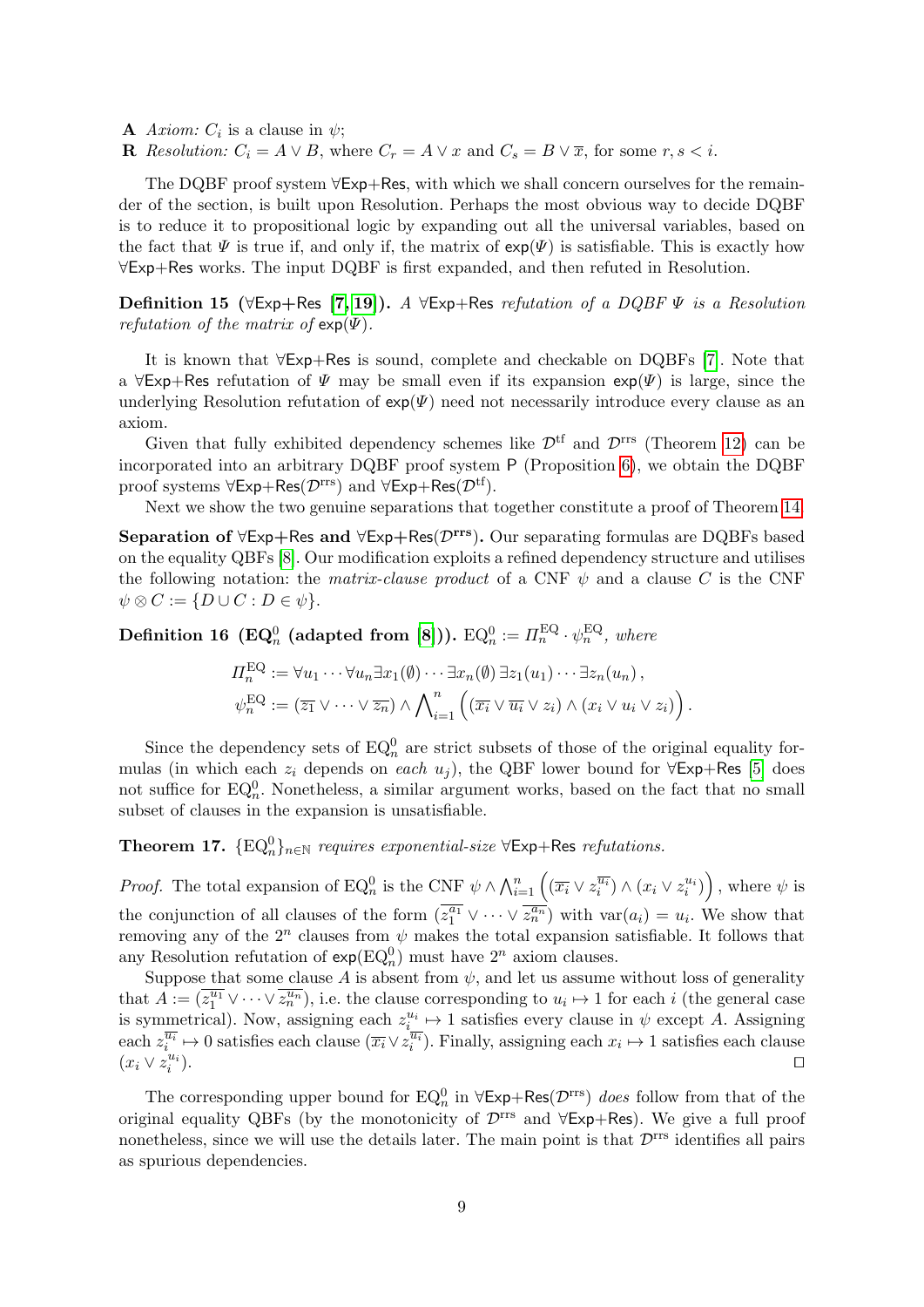

<span id="page-9-2"></span>Fig. 1. The prelude to a linear-size  $\forall$ Exp+Res refutation of  $\Phi_n^0$ . In order to reduce  $\exp(\Phi_n^0)$  to  $\exp(\mathcal{D}^{\text{rrs}}(\text{EQ}_{n-1}^0)),$ we need only derive the clause  $(\overline{z_1} \vee \cdots \vee \overline{z_{n-1}})$ .

## **Proposition 18** ([\[6\]](#page-13-10)). For all n, the dependency sets of  $\mathcal{D}^{rrs}(EQ_n^0)$  are empty.

*Proof.* Aiming for contradiction, suppose that there exists a sequence of clauses  $C_1, \ldots, C_k$ and a sequence of literals  $p_1, \ldots, p_{k-1}$  satisfying conditions (a) to (d) of Definition [8](#page-6-1) with respect to  $(u_i, z_i) \in \text{deps}(\text{EQ}_n^0)$ . Since  $z_i$  is the unique variable whose dependency set contains  $u_i$ , we must have  $k = 2$ , by conditions (c) and (d). By condition (a), we have  $u_i \in C_1$ , so  $C_1 = (x_i \vee u_i \vee z_i)$ , and by condition (c) we have  $p_1 = z_i$ . Also by condition (c) we have  $\overline{z_i} \in C_2$ , so  $C_2 = (\overline{z_1} \vee \cdots \vee \overline{z_n})$ . We therefore reach a contradiction, since  $\overline{u_i} \notin C_2$  violates condition (a).  $\Box$ 

<span id="page-9-1"></span>**Theorem 19** ([\[6\]](#page-13-10)).  $\{EQ_n^0\}_{n \in \mathbb{N}}$  has linear-size  $\forall \textsf{Exp+Res}(\mathcal{D}^{\text{rrs}})$  refutations.

*Proof.* By Proposition [18,](#page-8-0) the total expansion of  $\mathcal{D}^{rrs}(EQ_n^0)$  is obtained simply by removing the universal literals; that is, the matrix of  $\exp(\mathcal{D}^{rrs}(EQ_n^0))$  is

<span id="page-9-3"></span>
$$
(\overline{z_1} \vee \cdots \vee \overline{z_n}) \wedge \bigwedge_{i=1}^n ((\overline{x_i} \vee z_i) \wedge (x_i \vee z_i)).
$$
 (2)

It is easy to see that this CNF has linear-size Resolution refutations. First, resolve each pair  $(x_i \vee z_i),(\overline{x_i} \vee z_i)$  over  $x_i$ , and resolve the resulting unit clauses  $(z_i)$  with the remaining clause to obtain the empty clause.  $\Box$ 

Theorems [17](#page-8-1) and [19](#page-9-1) together imply that  $\forall \textsf{Exp+Res}$  does not p-simulate  $\forall \textsf{Exp+Res}(\mathcal{D}^{rrs})$ . It remains to show that the lower bound is genuine.

## <span id="page-9-0"></span>Theorem 20.  $\forall$ Exp+Res  $\not\leq^*_p \forall$ Exp+Res $(\mathcal{D}^{rrs})$ .

*Proof.* It is easy to see that the largest QBF  $\Phi_n^0$  that is smaller than  $EQ_n^0$  has exactly one non-empty dependency set. Let us assume without loss of generality that this is  $S_{z_n} = \{u_n\}.$ We will show that  $\Phi_n^0$  has a linear-size  $\forall$ Exp+Res refutation. Hence, by the monotonicity of  $\forall$ Exp+Res, any family of QBFs smaller than  $\{EQ^0_n\}_{n\in\mathbb{N}}$  has linear-size  $\forall$ Exp+Res refutations. Thus, by Theorems [17](#page-8-1) and [19,](#page-9-1)  $\{EQ_n^0\}_{n\in\mathbb{N}}$  satisfies all the conditions of Definition [7.](#page-5-1)

It remains to show that  $\Phi_n^0$  has a linear-size  $\forall \textsf{Exp+Res}$  refutation, or equivalently, that  $\exp(\Phi_n^0)$  has a linear-size Resolution refutation. It is readily verified that  $\exp(\Phi_n^0)$  contains every clause in  $exp(\mathcal{D}^{rrs}(EQ_{n-1}^0))$  except  $(\overline{z_1} \vee \cdots \vee \overline{z_{n-1}})$ . Figure [1](#page-9-2) illustrates that this clause can be derived from  $\exp(\Phi_n^0)$  in a constant number of resolution steps. Since  $\exp(\mathcal{D}^{\text{rrs}}(\text{EQ}_{n-1}^0))$ has a linear-size Resolution refutation by Theorem [19,](#page-9-1) so does  $\exp(\Phi_n^0)$ ).  $\qquad \qquad \Box$ 

<span id="page-9-4"></span>Separation of  $\forall$ Exp+Res( $\mathcal{D}^{rrs}$ ) and  $\forall$ Exp+Res( $\mathcal{D}^{tf}$ ). For our second separation, we introduce another DQBF family. This time, we refine the prefix of an existing modification of the equality formulas.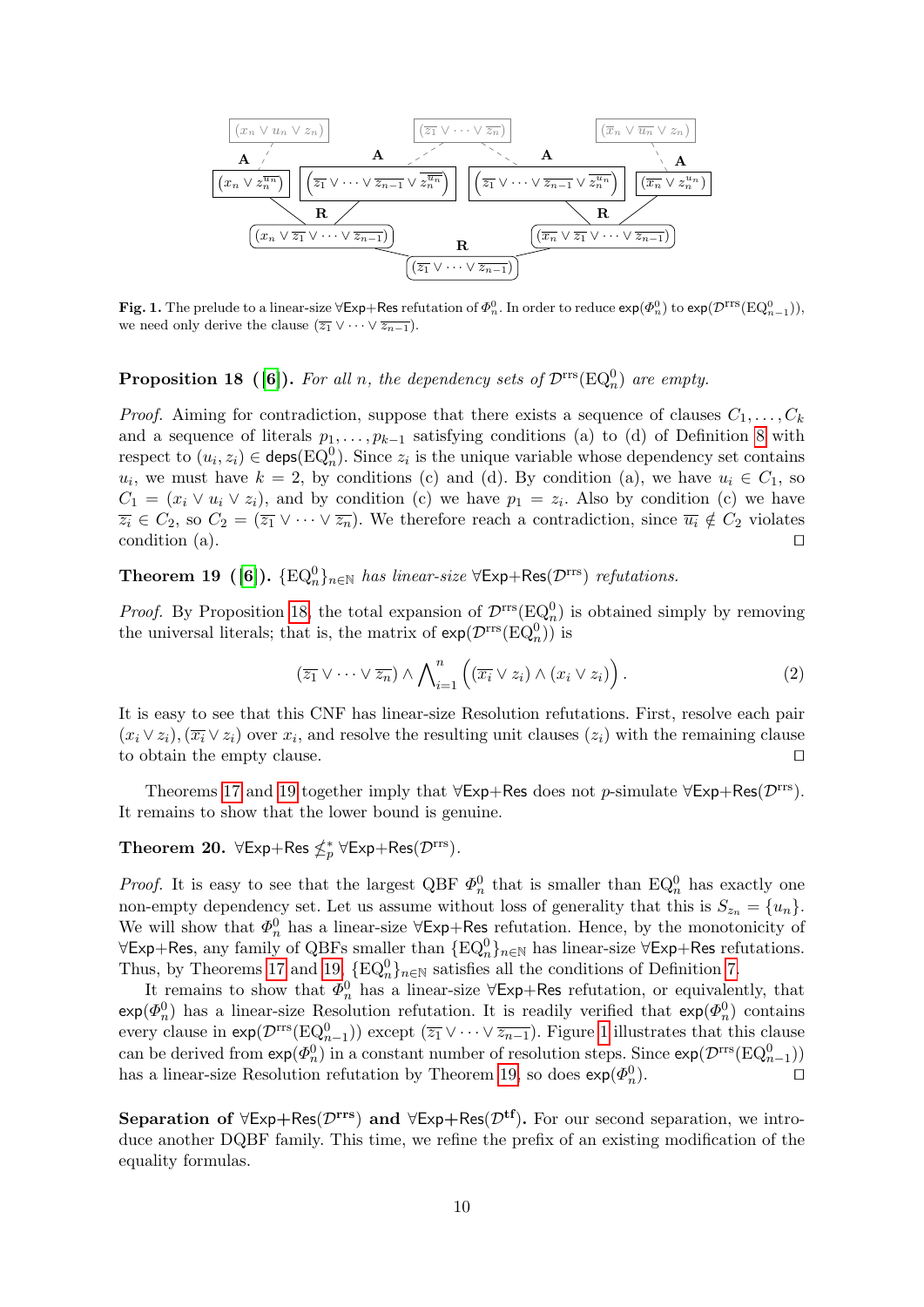Definition 21 (EQ<sub>n</sub> (adapted from [\[13\]](#page-13-9))). For each natural number n,

$$
\mathrm{EQ}_n^1 := \Pi_n^{\mathrm{EQ}} \exists r(\emptyset) \exists s (\{u_1, \ldots, u_n\}) \cdot \n\left(\psi_n^{\mathrm{EQ}} \otimes (r \vee s)\right) \wedge \left(\psi_n^{\mathrm{EQ}} \otimes (\overline{r} \vee \overline{s})\right) \wedge (r \vee \overline{s}) \wedge (\overline{r} \vee s).
$$

The main idea is that the addition of the fresh variables  $r$  and  $s$  is enough to obfuscate all the spurious dependencies for  $\mathcal{D}^{rrs}$ . As such, preprocessing with  $\mathcal{D}^{rrs}$  has no effect, and hardness can be proved via the  $\forall$ Exp+Res lower bound for EQ<sub>n</sub><sup>0</sup> (Theorem [17\)](#page-8-1).

<span id="page-10-0"></span>**Proposition 22.** For each n,  $\mathcal{D}^{rrs}(\mathrm{EQ}_n^1) = \mathrm{EQ}_n^1$ .

Proof. To prove the proposition, we must find sequences satisfying conditions (a) to (d) of Definition [8](#page-6-1) with respect to both  $(u_i, z_i), (u_i, s) \in \text{deps}(\text{EQ}_n^1)$  for each i. In fact, for both pairs  $(u_i, z_i)$  and  $(u_i, s)$ , the sequence of clauses

$$
(r \vee x_i \vee u_i \vee z_i \vee s), (r \vee \overline{z_1} \vee \cdots \vee \overline{z_n} \vee s), (\overline{r} \vee \overline{x_i} \vee \overline{u_i} \vee z_i \vee \overline{s})
$$

and the sequence of literals  $z_i$ , s suffice.

$$
\Box
$$

<span id="page-10-2"></span>**Theorem 23.**  $\{EQ_n^1\}_{n\in\mathbb{N}}$  requires exponential-size  $\forall$ Exp+Res $(\mathcal{D}^{rrs})$  refutations.

*Proof.* Consider the assignment  $\alpha$  defined by  $r \mapsto 0$ ,  $s \mapsto 0$ . It is easy to see that  $EQ_n^1[\alpha] =$ EQ<sub>n</sub>. Now consider the 'expanded' assignment  $\alpha^U$  defined by  $r \mapsto 0, s^{\sigma} \mapsto 0$  for each  $\sigma \in$  $\langle \{u_1, \ldots, u_n\} \rangle$ . It is less easy to see, but readily verified, that  $\exp(\mathrm{EQ}_n^1)[\alpha^U] = \exp(\mathrm{EQ}_n^1[\alpha]) =$  $\exp(\mathrm{EQ}_n^0)$ . Let  $\pi$  be a  $\forall \textsf{Exp+Res}(\mathcal{D}^{\text{rrs}})$  refutation of  $\mathrm{EQ}_n^1$ ; that is, a Resolution refutation of  $exp(\mathcal{D}^{rrs}(EQ_n^1))$ . By Proposition [22,](#page-10-0)  $\pi$  is a Resolution refutation of  $exp(EQ_n^1)$ . Since Resolution is closed under restrictions,  $\pi[\alpha^U]$  is a Resolution refutation of  $\exp(\mathrm{EQ}_n^1)[\alpha^U] = \exp(\mathrm{EQ}_n^0)$  with  $|\pi[\alpha^U]| \leq |\pi|$ . By Theorem [17,](#page-8-1)  $2^n \leq |\pi[\alpha^U]| \leq |\pi|$ .

The situation is quite different for the tautology-free dependency scheme  $\mathcal{D}^{tf}$ . Here, the simple detection of consecutive-clause tautologies in the variable  $r$  is enough to identify all spurious dependencies, resulting in linear-size refutations.

<span id="page-10-1"></span>**Proposition 24.** For each n, the dependency sets of  $\mathcal{D}^{tf}(EQ_n^1)$  are all empty.

*Proof.* Aiming for contradiction, suppose that there exists a sequence of clauses  $C_1, \ldots, C_k$ and a sequence of literals  $p_1, \ldots, p_{k-1}$  satisfying conditions (a) to (e) of Definition [8](#page-6-1) with respect to  $(u_j, y) \in \mathsf{deps}(\mathrm{EQ}_n^1)$ , for some  $y \in \{z_j, s\}.$ 

By condition (c), none of the var $(p_i)$  is r. Hence, if some  $C_i$  is either  $(r \vee \overline{s})$  or  $\overline{s} \vee r$ , we must have  $i = 1$  or  $i = k$ , violating condition (a). Therefore those clauses do not appear in the sequence. It follows that none of the  $var(p_i)$  is s, for otherwise we would have consecutive clauses  $C_i$  and  $C_{i+1}$  whose resolvent over s contains complementary literals in r, violating condition (e).

Hence each  $var(p_i) = z_j$ , and we must have  $k = 2$ , by conditions (c) and (d). Now we reach a contradiction as in the proof of Proposition [18,](#page-8-0) despite the addition of literals in  $r$  and  $s$ . By condition (a), we have  $u_i \in C_1$ , and we deduce that  $\overline{u_i} \notin C_2$ , contradicting condition (a).  $\Box$ 

<span id="page-10-3"></span>**Theorem 25.**  $\{EQ_n^1\}_{n \in \mathbb{N}}$  has linear-size  $\forall \text{Exp+Res}(\mathcal{D}^{tf})$  refutations.

*Proof.* By Proposition [24,](#page-10-1) the total expansion of  $\mathcal{D}^{tf}(EQ_n^1)$  is obtained by removing universal literals, hence  $\exp(\mathcal{D}^{\mathrm{tf}}(\mathrm{EQ}_n^1))$  is the CNF

$$
(r \vee \overline{z_1} \vee \cdots \vee \overline{z_n} \vee s) \wedge \bigwedge_{i=1}^n ((r \vee \overline{x_i} \vee z_i \vee s) \wedge (r \vee x_i \vee z_i \vee s)) \wedge (r \vee \overline{s}) \wedge (r \vee \overline{z_1} \vee \cdots \vee \overline{z_n} \vee \overline{s}) \wedge \bigwedge_{i=1}^n ((\overline{r} \vee \overline{x_i} \vee z_i \vee \overline{s}) \wedge (\overline{r} \vee x_i \vee z_i \vee \overline{s})) \wedge (\overline{r} \vee s).
$$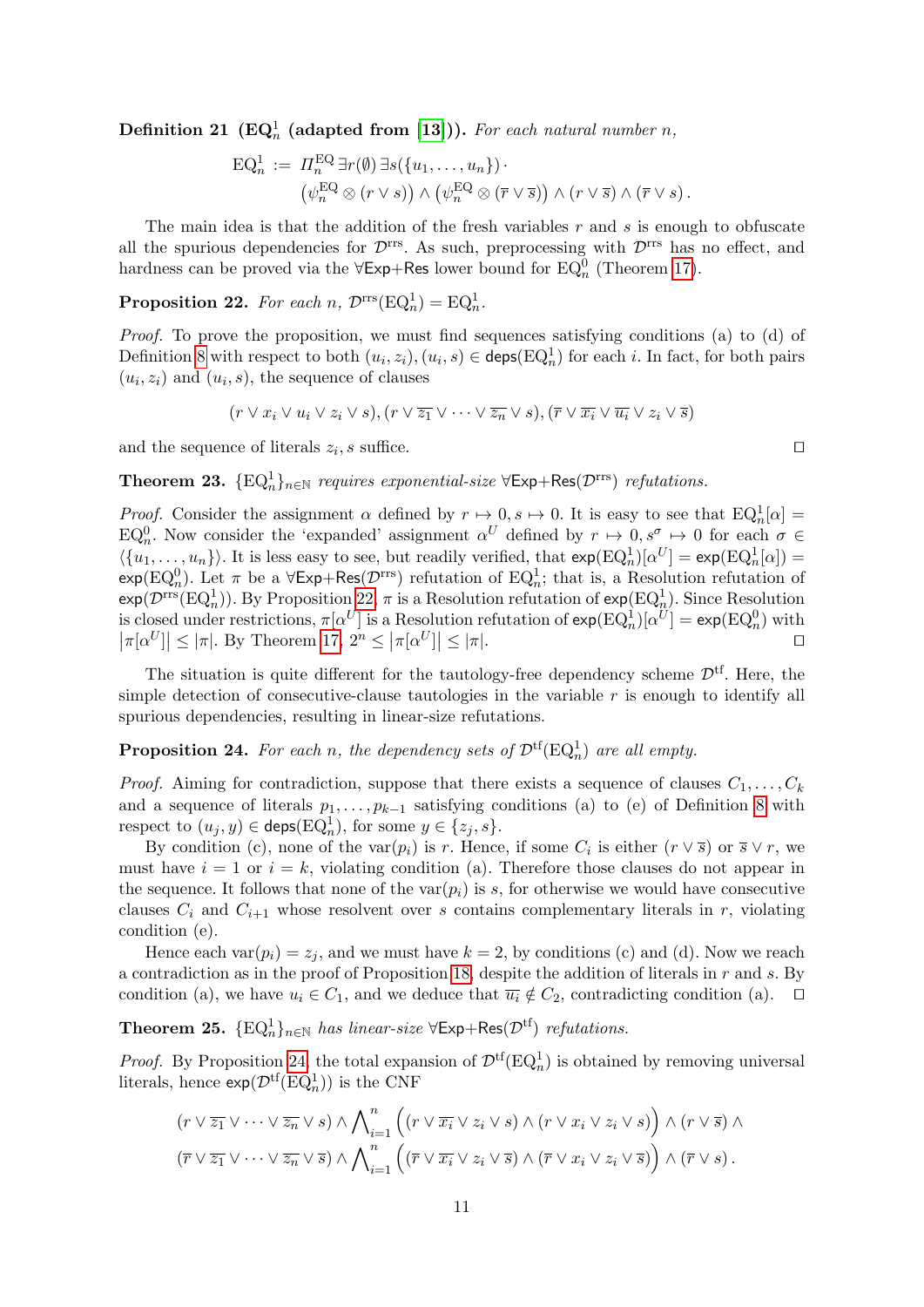By resolution of  $(r \vee \overline{s})$  over r with each clause containing  $\overline{r}$ , and likewise of  $(\overline{r} \vee s)$  with each clause containing  $r$ , we obtain all clauses in the CNF

$$
\left(\exp(\mathcal{D}^{rrs}(\mathrm{EQ}_n^0))\otimes(s)\right)\wedge\left(\exp(\mathcal{D}^{rrs}(\mathrm{EQ}_n^0))\otimes(\overline{s})\right),
$$

where  $exp(\mathcal{D}^{rrs}(EQ_n^0))$  is the CNF [\(2\)](#page-9-3) from the proof of Theorem [19.](#page-9-1) By resolution over s we obtain  $\exp(\mathcal{D}^{\text{rrs}}(\text{EQ}_n^0))$  itself, which has a linear-size Resolution refutation by Theorem [19.](#page-9-1) It is easy to see that the whole refutation of  $exp(\mathcal{D}^{tf}(EQ_n^1))$  is of linear size.

<span id="page-11-1"></span>**Theorem 26.**  $\forall$ Exp+Res( $\mathcal{D}^{rrs}$ )  $\nleq^*_{p}$   $\forall$ Exp+Res( $\mathcal{D}^{tf}$ ).

*Proof.* It is easy to see that the largest QBF  $\Phi_n^1$  that is smaller than  $EQ_n^1$  has  $S_s = \{u_1, \ldots, u_n\}$ and exactly one other non-empty dependency set  $S_{z_i} = \{u_i\}$ , where  $i = n$  without loss of generality. We will prove that  $\Phi_n^1$  has linear-size  $\forall \textsf{Exp+Res}(\mathcal{D}^{\text{rrs}})$  refutations. We therefore prove the theorem, since by Theorems [23](#page-10-2) and [25,](#page-10-3) and the monotonicity of  $\forall \text{Exp+Res}(\mathcal{D}^{\text{rrs}})$ ,  ${EQ<sub>n</sub><sup>1</sup>}_{n \in \mathbb{N}}$  satisfies all the conditions of Definition [7.](#page-5-1)

A  $\forall$ Exp+Res $(\mathcal{D}^{rrs})$  refutation of  $\Phi_n^1$  is a  $\forall$ Exp+Res refutation of  $\mathcal{D}^{rrs}(\Phi_n^1)$ . By definition,  $\mathcal{D}^{\text{rrs}}(\Phi_n^1) \leq \Phi_n^1$ . Now,  $\Phi_n^1$  has linear-size  $\forall \textsf{Exp+Res}$  refutations: it is readily verified that  $exp(EQ_n^1)$ , which has linear-size Resolution refutations, can be derived from  $exp(\Phi_n^1)$  in a linear number of Resolution steps. Hence  $\mathcal{D}^{rrs}(\Phi_n^1)$  has linear-size  $\forall \textsf{Exp+Res}$  refutations, by the monotonicity of  $\forall \textsf{Exp+Res}$ ; i.e.  $\Phi_n^1$  has linear-size  $\forall \textsf{Exp+Res}(\mathcal{D}^{rrs})$  refutations.

#### <span id="page-11-0"></span>7 Tautology-free Dependencies for QBF

We now turn our attention to dedicated QBF proof complexity, in particular to the QBF proof systems  $Q$ -Res $(D)$  [\[34\]](#page--1-18) that were introduced to model dependency-aware QBF solving. We show the following.

<span id="page-11-2"></span>**Theorem 27.** Q-Res $(\mathcal{D}^{tf})$  is exponentially stronger than Q-Res $(\mathcal{D}^{rrs})$ .

Since  $\mathcal{D}^{\text{rrs}}$  was state-of-the-art for Q-Res $(\mathcal{D})$ , Theorem [27](#page-11-2) shows that  $\mathcal{D}^{\text{tf}}$  is currently the strongest known dependency scheme applicable to dependency-aware QBF solving. We recall the definition of the QBF proof system  $\mathsf{Q}\text{-}\mathsf{Res}(\mathcal{D})$ .

**Definition 28 (Q-Res**(D) [\[20,](#page-13-13)[34\]](#page--1-18)). A Q-Res refutation of a QBF  $\Phi$  is a sequence  $C_1, \ldots, C_k$ of clauses in which  $C_k$  is empty and each  $C_i$  is derived by one of the following rules:

- A Axiom:  $C_i$  is a non-tautological clause in the matrix of  $\Phi$ ;
- R Resolution:  $C_i = A \vee B$ , where  $C_r = A \vee x$  and  $C_s = B \vee \overline{x}$ , for some r, s  $\lt i$  and some  $x \in \text{vars}_{\exists}(\Phi)$ , and  $C_i$  is not a tautology.
- U Universal reduction:  $C_i \vee a = C_r$  for some  $r < i$  and some literal a with  $var(a) = u \in$  $\text{vars}_{\forall}(\Phi)$  and  $(u, x) \notin \text{deps}(\Phi)$  for each  $x \in \text{vars}(C_i)$ .

Given a QBF dependency scheme  $D$ , a Q-Res(D) refutation of  $\Phi$  is a Q-Res refutation of  $\mathcal{D}(\Phi)$ .

 $Q$ -Res( $\mathcal{D}^{tf}$ ) is complete for QBF by [\[20\]](#page-13-13), and soundness follows by full exhibition.

**Theorem 29.** Q-Res $(\mathcal{D}^{tf})$  is a *QBF proof system*.

**QBF** separation of Q-Res( $\mathcal{D}^{\text{rrs}}$ ) and Q-Res( $\mathcal{D}^{\text{tf}}$ ). Our separating formulas are the QBFs on which our DQBF modification  $EQ_n^1$  (Definition [21\)](#page-9-4) was based. An exponential lower bound for these formulas in  $\mathsf{Q}\text{-}\mathsf{Res}(\mathcal{D}^\text{rrs})$  was shown in [\[13\]](#page-13-9).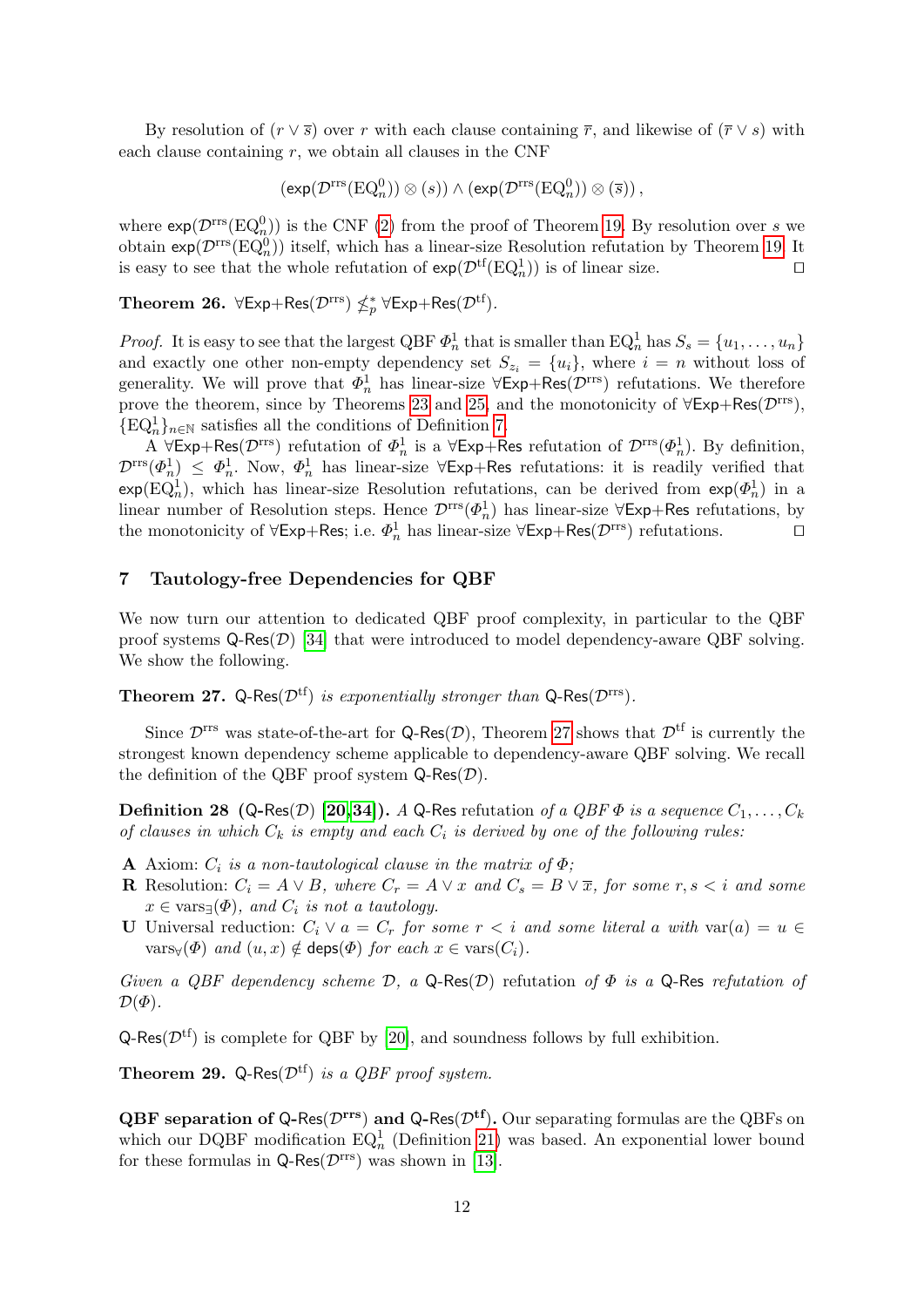

<span id="page-12-1"></span>Fig. 2. Linear-size Q-Res refutation of the DQBF  $EQ_n^0$ . In a constant number of steps,  $EQ_n^0$  is reduced to  $EQ_{n-1}^0$ .

**Definition 30 (EQ**<sub>n</sub><sup>2</sup> [\[13\]](#page-13-9)). For each natural number n,

$$
\mathrm{EQ}_n^2 := \exists r \exists x_1 \cdots \exists x_n \forall u_1 \cdots \forall u_n \exists z_1 \cdots z_n \exists s \cdot (\psi_n^{\mathrm{EQ}} \otimes (r \vee s)) \wedge (\psi_n^{\mathrm{EQ}} \otimes (\overline{r} \vee \overline{s})) \wedge (r \vee \overline{s}) \wedge (\overline{r} \vee s)
$$

**Theorem 31** ([\[6\]](#page-13-10)).  $EQ_n^2$  require exponential-size Q-Res( $\mathcal{D}^{\text{rrs}}$ ) refutations.

We show that  $EQ_n^2$  have linear-size refutations in Q-Res( $\mathcal{D}^{tf}$ ). The proof is along similar lines as our upper bound for  $EQ_n^1$  in  $\forall \textsf{Exp+Res}(\mathcal{D}^{tf})$ . We first show that  $\mathcal{D}^{tf}$  identifies the full set of spurious dependencies, which gives rise naturally to short refutations.

<span id="page-12-0"></span>**Proposition 32.** For each n, the dependency sets of  $\mathcal{D}^{tf}(EQ_n^2)$  are all empty.

Proof. Aiming for contradiction once again, suppose that there exists a sequence of clauses  $C_1, \ldots, C_k$  and a sequence of literals  $p_1, \ldots, p_{k-1}$  satisfying conditions (a) to (e) of Definition [8](#page-6-1) with respect to  $(u_i, y) \in \mathsf{deps}(\mathrm{EQ}_n^1)$ , for some variable  $y \in \{z_1, \ldots, z_n, s\}$ .

As in the proof of Proposition [24,](#page-10-1) we can deduce that variables r and s do not appear in the sequence of literals. By condition (a) we have  $u \in C_1$ . By condition (c) we have  $p_1 = z_i$ and  $C_2 = (\overline{z_1} \vee \cdots \vee \overline{z_n} \vee a)$ , with var $(a) = s$ . By conditions (c) and (d), we have  $p_2 = \overline{z_j}$  for some  $j \neq i$ . By condition (c)  $z_j \in C_2$ , and by conditions (c) and (d) we must have  $k = 2$ . This violates condition (a), since  $\overline{u_i} \notin C_2$ .

**Theorem 33.**  $\{EQ_n^2\}_{n\in\mathbb{N}}$  has linear-size Q-Res $(\mathcal{D}^{tf})$  refutations.

*Proof.* By Proposition [32,](#page-12-0)  $\text{deps}(\mathcal{D}^{tf}(EQ_n^2))$  is the empty relation. It follows that all universal literals in the matrix may be removed by universal reduction. Hence, with a single axiom and universal reduction step per clause, we derive the clauses of  $exp(\mathcal{D}^{tf}(EQ_n^1))$  from the proof of Theorem [25.](#page-10-3) Each step of the linear-size Resolution refutation described there is also available in Q-Res( $\mathcal{D}^{\text{tf}}$ ).

#### 8 Conclusions

We conclude with an interesting observation and a question for future research. The family  ${EQ<sub>n</sub><sup>0</sup>}_{n \in \mathbb{N}}$  from Definition [16](#page-8-2) is an adaptation of the equality QBFs  ${EQ<sub>n</sub>}_{n \in \mathbb{N}}$  from [\[8\]](#page-13-8), obtained by shrinking the dependency set of each  $z_i$  to just  $\{u_i\}$ . While in QBF  $\{EQ_n\}_{n\in\mathbb{N}}$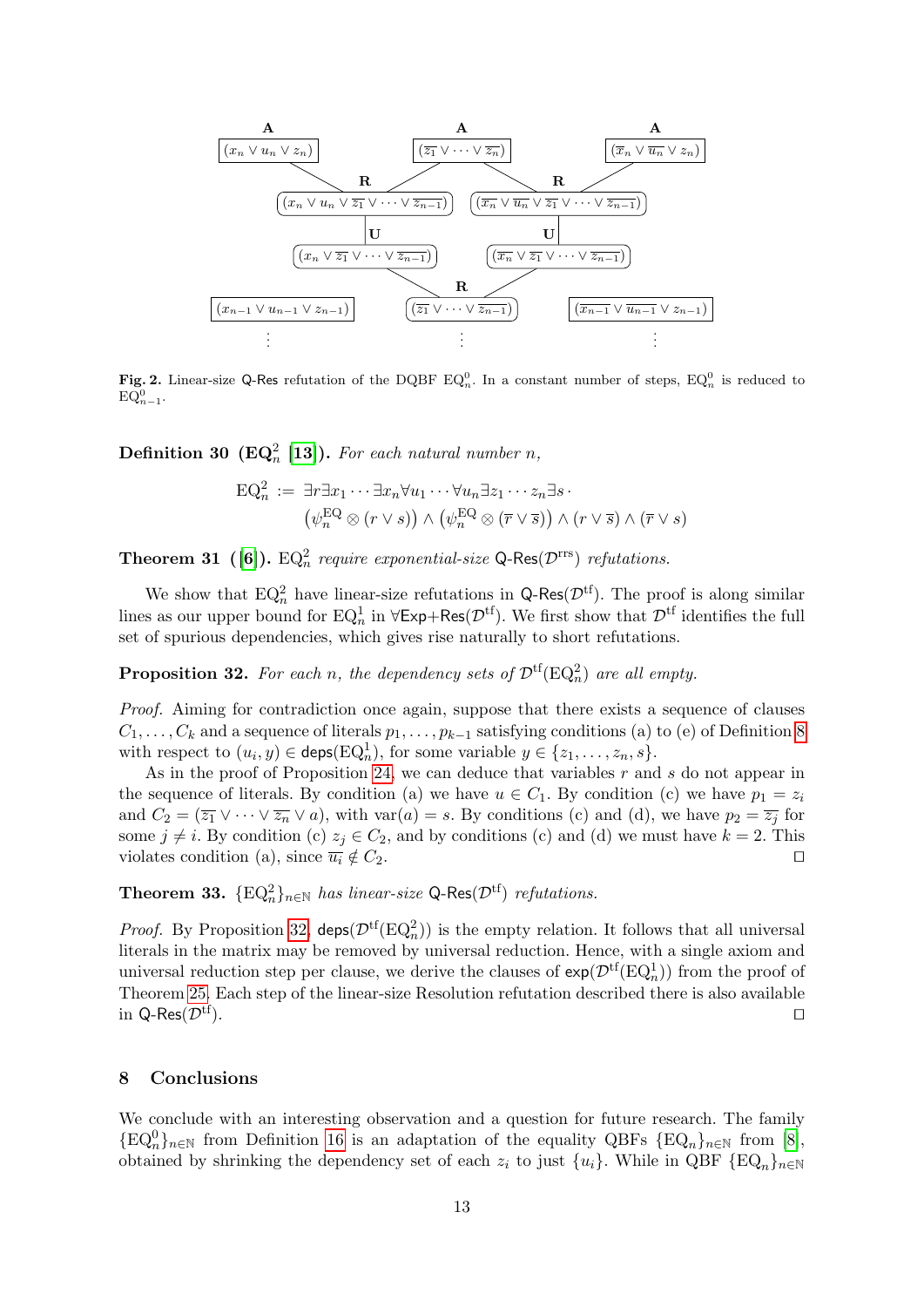requires exponentially long proofs in both  $\forall \textsf{Exp+Res}$  and Q-Res  $[5,8]$  $[5,8]$ , in DQBF  $\{\text{EQ}_n^0\}_{n\in\mathbb{N}}$ remains hard only for ∀Exp+Res. Indeed, even though Q-Res is incomplete for DQBF, it is sound, and  $\{EQ_n^0\}_{n\in\mathbb{N}}$  has linear-size Q-Res refutations, as shown in Figure [2.](#page-12-1) This suggests that there may be some hidden proof-complexity relationship between ∀Exp+Res and Q-Res in DQBF, even though Q-Res is incomplete there.

We have presented the strongest known dependency scheme  $\mathcal{D}^{tf}$ . A natural question is whether some even stronger dependency schemes for (D)QBF exist.

#### References

- <span id="page-13-1"></span>1. Azhar, S., Peterson, G., Reif, J.: Lower bounds for multiplayer non-cooperative games of incomplete information. Journal of Computers and Mathematics with Applications 41, 957 – 992 (2001)
- 2. Balabanov, V., Jiang, J.R.: Unified QBF certification and its applications. Formal Methods in System Design 41(1), 45–65 (2012)
- 3. Balabanov, V., Widl, M., Jiang, J.R.: QBF resolution systems and their proof complexities. In: Sinz, C., Egly, U. (eds.) International Conference on Theory and Practice of Satisfiability Testing (SAT). Lecture Notes in Computer Science, vol. 8561, pp. 154–169. Springer (2014)
- <span id="page-13-3"></span>4. Beyersdorff, O., Blinkhorn, J.: Dependency schemes in QBF calculi: Semantics and soundness. In: Rueher, M. (ed.) International Conference on Principles and Practice of Constraint Programming (CP). Lecture Notes in Computer Science, vol. 9892, pp. 96–112. Springer (2016)
- <span id="page-13-12"></span>5. Beyersdorff, O., Blinkhorn, J.: Genuine lower bounds for QBF expansion. In: Niedermeier, R., Vallée, B. (eds.) International Symposium on Theoretical Aspects of Computer Science (STACS). Leibniz International Proceedings in Informatics (LIPIcs), vol. 96, pp. 12:1–12:15. Schloss Dagstuhl - Leibniz-Zentrum für Informatik (2018)
- <span id="page-13-10"></span>6. Beyersdorff, O., Blinkhorn, J.: Dynamic QBF dependencies in reduction and expansion. ACM Transactions on Computational Logic 21(2), 1–27 (2019)
- <span id="page-13-2"></span>7. Beyersdorff, O., Blinkhorn, J., Chew, L., Schmidt, R.A., Suda, M.: Reinterpreting dependency schemes: Soundness meets incompleteness in DQBF. Journal of Automated Reasoning 63(3), 597–623 (2019)
- <span id="page-13-8"></span>8. Beyersdorff, O., Blinkhorn, J., Hinde, L.: Size, cost, and capacity: A semantic technique for hard random QBFs. Logical Methods in Computer Science 15(1) (2019)
- 9. Beyersdorff, O., Bonacina, I., Chew, L.: Lower bounds: From circuits to QBF proof systems. In: Sudan, M. (ed.) ACM Conference on Innovations in Theoretical Computer Science (ITCS). pp. 249–260. ACM (2016)
- 10. Beyersdorff, O., Chew, L., Janota, M.: New resolution-based QBF calculi and their proof complexity. ACM Transactions on Computation Theory 11(4), 26:1–26:42 (2019)
- <span id="page-13-7"></span>11. Beyersdorff, O., Chew, L., Schmidt, R.A., Suda, M.: Lifting QBF resolution calculi to DQBF. In: Creignou, N., Berre, D.L. (eds.) International Conference on Theory and Practice of Satisfiability Testing (SAT). Lecture Notes in Computer Science, vol. 9710, pp. 490–499. Springer (2016)
- <span id="page-13-4"></span>12. Beyersdorff, O., Hinde, L., Pich, J.: Reasons for hardness in QBF proof systems. ACM Transactions on Computation Theory 12(2), 10:1–10:27 (2020)
- <span id="page-13-9"></span>13. Blinkhorn, J., Beyersdorff, O.: Shortening QBF proofs with dependency schemes. In: Gaspers, S., Walsh, T. (eds.) International Conference on Theory and Practice of Satisfiability Testing (SAT). Lecture Notes in Computer Science, vol. 10491, pp. 263–280. Springer (2017)
- <span id="page-13-5"></span>14. Chen, H.: Proof complexity modulo the polynomial hierarchy: Understanding alternation as a source of hardness. ACM Transactions on Computation Theory  $9(3)$ , 15:1-15:20 (2017)
- <span id="page-13-11"></span>15. Cook, S.A., Reckhow, R.A.: The relative efficiency of propositional proof systems. Journal of Symbolic Logic 44(1), 36–50 (1979)
- 16. Egly, U., Kronegger, M., Lonsing, F., Pfandler, A.: Conformant planning as a case study of incremental QBF solving. Annals of Mathematics and Artificial Intelligence 80(1), 21–45 (2017)
- <span id="page-13-0"></span>17. Henkin, L.: Some remarks on infinitely long formulas. Infinitistic Methods pp. 167 – 183 (1961)
- 18. Hoos, H.H., Peitl, T., Slivovsky, F., Szeider, S.: ,portfolio-based algorithm selection for circuit QBFs. In: Hooker, J.N. (ed.) International Conference on Principles and Practice of Constraint Programming (CP). Lecture Notes in Computer Science, vol. 11008, pp. 195–209. Springer (2018)
- <span id="page-13-6"></span>19. Janota, M., Marques-Silva, J.: Expansion-based QBF solving versus Q-resolution. Theoretical Computer Science 577, 25–42 (2015)
- <span id="page-13-13"></span>20. Kleine Büning, H., Karpinski, M., Flögel, A.: Resolution for quantified Boolean formulas. Information and Computation 117(1), 12–18 (1995)
- 21. Kontchakov, R., Pulina, L., Sattler, U., Schneider, T., Selmer, P., Wolter, F., Zakharyaschev, M.: Minimal module extraction from DL-lite ontologies using QBF solvers. In: Boutilier, C. (ed.) International Joint Conference on Artificial Intelligence (IJCAI). pp. 836–841. AAAI Press (2009)